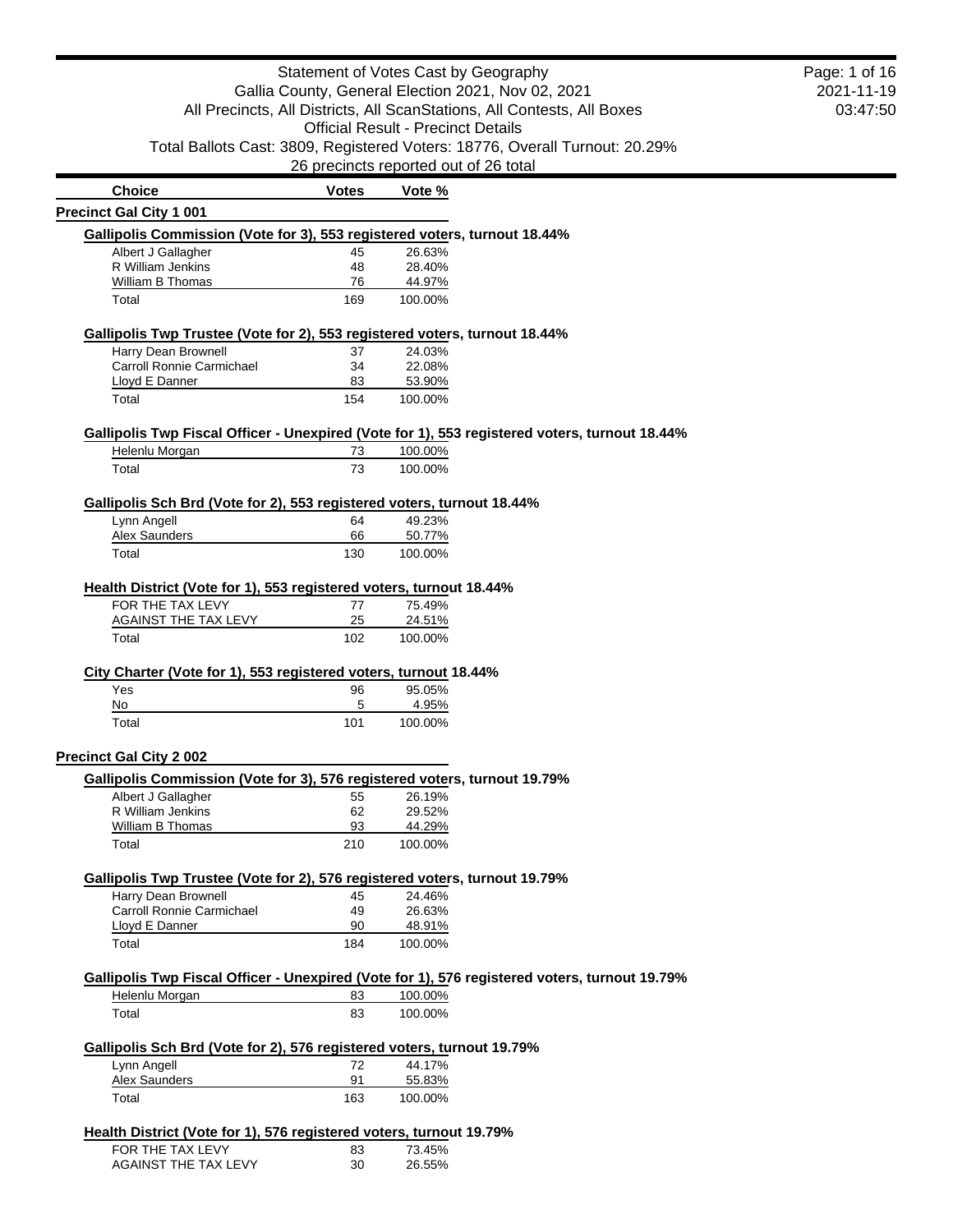|                                                                                                  | Statement of Votes Cast by Geography<br>Gallia County, General Election 2021, Nov 02, 2021 |                                           |                                                                                                |                        |  |
|--------------------------------------------------------------------------------------------------|--------------------------------------------------------------------------------------------|-------------------------------------------|------------------------------------------------------------------------------------------------|------------------------|--|
|                                                                                                  |                                                                                            |                                           | All Precincts, All Districts, All ScanStations, All Contests, All Boxes                        | 2021-11-19<br>03:47:50 |  |
|                                                                                                  |                                                                                            | <b>Official Result - Precinct Details</b> |                                                                                                |                        |  |
|                                                                                                  |                                                                                            |                                           | Total Ballots Cast: 3809, Registered Voters: 18776, Overall Turnout: 20.29%                    |                        |  |
|                                                                                                  | 26 precincts reported out of 26 total                                                      |                                           |                                                                                                |                        |  |
| <b>Choice</b>                                                                                    | <b>Votes</b>                                                                               | Vote %                                    |                                                                                                |                        |  |
| Total                                                                                            | 113                                                                                        | 100.00%                                   |                                                                                                |                        |  |
|                                                                                                  |                                                                                            |                                           |                                                                                                |                        |  |
| City Charter (Vote for 1), 576 registered voters, turnout 19.79%<br>Yes                          | 96                                                                                         | 89.72%                                    |                                                                                                |                        |  |
| No                                                                                               | 11                                                                                         | 10.28%                                    |                                                                                                |                        |  |
| Total                                                                                            | 107                                                                                        | 100.00%                                   |                                                                                                |                        |  |
|                                                                                                  |                                                                                            |                                           |                                                                                                |                        |  |
| <b>Precinct Gal City 3 003</b>                                                                   |                                                                                            |                                           |                                                                                                |                        |  |
| Gallipolis Commission (Vote for 3), 1066 registered voters, turnout 14.73%<br>Albert J Gallagher | 68                                                                                         | 27.42%                                    |                                                                                                |                        |  |
| R William Jenkins                                                                                | 68                                                                                         | 27.42%                                    |                                                                                                |                        |  |
| William B Thomas                                                                                 | 112                                                                                        | 45.16%                                    |                                                                                                |                        |  |
| Total                                                                                            | 248                                                                                        | 100.00%                                   |                                                                                                |                        |  |
| Gallipolis Twp Trustee (Vote for 2), 1066 registered voters, turnout 14.73%                      |                                                                                            |                                           |                                                                                                |                        |  |
| Harry Dean Brownell                                                                              | 66                                                                                         | 27.85%                                    |                                                                                                |                        |  |
| Carroll Ronnie Carmichael                                                                        | 63                                                                                         | 26.58%                                    |                                                                                                |                        |  |
| Lloyd E Danner                                                                                   | 108                                                                                        | 45.57%                                    |                                                                                                |                        |  |
| Total                                                                                            | 237                                                                                        | 100.00%                                   |                                                                                                |                        |  |
|                                                                                                  |                                                                                            |                                           | Gallipolis Twp Fiscal Officer - Unexpired (Vote for 1), 1066 registered voters, turnout 14.73% |                        |  |
| Helenlu Morgan                                                                                   | 108                                                                                        | 100.00%                                   |                                                                                                |                        |  |
| Total                                                                                            | 108                                                                                        | 100.00%                                   |                                                                                                |                        |  |
|                                                                                                  |                                                                                            |                                           |                                                                                                |                        |  |
| Gallipolis Sch Brd (Vote for 2), 1066 registered voters, turnout 14.73%                          |                                                                                            |                                           |                                                                                                |                        |  |
| Lynn Angell<br>Alex Saunders                                                                     | 76<br>119                                                                                  | 38.97%<br>61.03%                          |                                                                                                |                        |  |
| Total                                                                                            | 195                                                                                        | 100.00%                                   |                                                                                                |                        |  |
|                                                                                                  |                                                                                            |                                           |                                                                                                |                        |  |
| Health District (Vote for 1), 1066 registered voters, turnout 14.73%                             |                                                                                            |                                           |                                                                                                |                        |  |
| FOR THE TAX LEVY<br>AGAINST THE TAX LEVY                                                         | 117<br>39                                                                                  | 75.00%<br>25.00%                          |                                                                                                |                        |  |
| Total                                                                                            | 156                                                                                        | 100.00%                                   |                                                                                                |                        |  |
|                                                                                                  |                                                                                            |                                           |                                                                                                |                        |  |
| City Charter (Vote for 1), 1066 registered voters, turnout 14.73%                                |                                                                                            |                                           |                                                                                                |                        |  |
| Yes                                                                                              | 138                                                                                        | 92.62%                                    |                                                                                                |                        |  |
| No<br>Total                                                                                      | 11<br>149                                                                                  | 7.38%<br>100.00%                          |                                                                                                |                        |  |
|                                                                                                  |                                                                                            |                                           |                                                                                                |                        |  |
| <b>Precinct Addison Township 004</b>                                                             |                                                                                            |                                           |                                                                                                |                        |  |
| Addison Twp Trustee (Vote for 2), 799 registered voters, turnout 19.40%                          |                                                                                            |                                           |                                                                                                |                        |  |
| Write-in                                                                                         | 131                                                                                        | 65.50%                                    |                                                                                                |                        |  |
| Write-in                                                                                         | 69<br>200                                                                                  | 34.50%                                    |                                                                                                |                        |  |
| Total                                                                                            |                                                                                            | 100.00%                                   |                                                                                                |                        |  |
| <b>Gallipolis Sch Brd (Vote for 2)</b>                                                           |                                                                                            |                                           |                                                                                                |                        |  |
| Lynn Angell                                                                                      | 0                                                                                          | 0.00%                                     |                                                                                                |                        |  |
| Alex Saunders                                                                                    | $\mathbf 0$                                                                                | 0.00%                                     |                                                                                                |                        |  |
| Total                                                                                            | $\Omega$                                                                                   | 0.00%                                     |                                                                                                |                        |  |
| Gallia Local Sch Brd (Vote for 3), 799 registered voters, turnout 19.40%                         |                                                                                            |                                           |                                                                                                |                        |  |
| Jeffery A Halley                                                                                 | 75                                                                                         | 23.36%                                    |                                                                                                |                        |  |
| <b>Brent A Schultz</b>                                                                           | 73                                                                                         | 22.74%                                    |                                                                                                |                        |  |
| Brandon Twyman<br>Paula E Whitt                                                                  | 76<br>97                                                                                   | 23.68%<br>30.22%                          |                                                                                                |                        |  |
| Total                                                                                            | 321                                                                                        | 100.00%                                   |                                                                                                |                        |  |
|                                                                                                  |                                                                                            |                                           |                                                                                                |                        |  |

03:47:50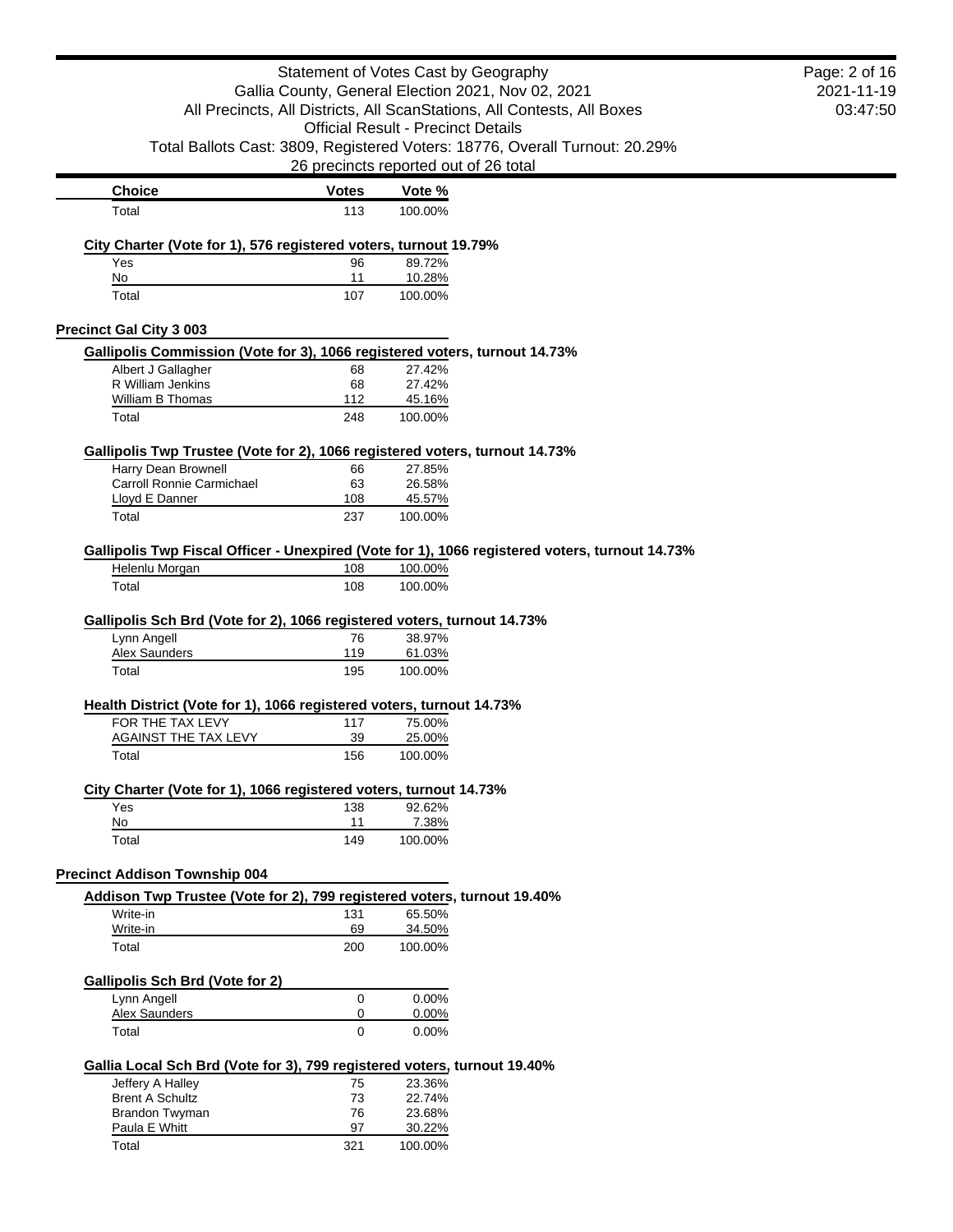|                                                                                         |                                           |                  | Statement of Votes Cast by Geography                                                           |
|-----------------------------------------------------------------------------------------|-------------------------------------------|------------------|------------------------------------------------------------------------------------------------|
|                                                                                         |                                           |                  | Gallia County, General Election 2021, Nov 02, 2021                                             |
|                                                                                         |                                           |                  | All Precincts, All Districts, All ScanStations, All Contests, All Boxes                        |
|                                                                                         | <b>Official Result - Precinct Details</b> |                  |                                                                                                |
|                                                                                         |                                           |                  | Total Ballots Cast: 3809, Registered Voters: 18776, Overall Turnout: 20.29%                    |
|                                                                                         |                                           |                  | 26 precincts reported out of 26 total                                                          |
| <b>Choice</b>                                                                           | <b>Votes</b>                              | Vote %           |                                                                                                |
| Health District (Vote for 1), 799 registered voters, turnout 19.40%                     |                                           |                  |                                                                                                |
| FOR THE TAX LEVY                                                                        | 81                                        | 53.29%           |                                                                                                |
| <b>AGAINST THE TAX LEVY</b>                                                             | 71                                        | 46.71%           |                                                                                                |
| Total                                                                                   | 152                                       | 100.00%          |                                                                                                |
| <b>Precinct Cheshire Twp 005</b>                                                        |                                           |                  |                                                                                                |
| Cheshire Twp Trustee (Vote for 2), 588 registered voters, turnout 17.01%                |                                           |                  |                                                                                                |
| Mike Conkle                                                                             | 74                                        | 54.01%           |                                                                                                |
| James D Taylor                                                                          | 63                                        | 45.99%           |                                                                                                |
| Total                                                                                   | 137                                       | 100.00%          |                                                                                                |
|                                                                                         |                                           |                  |                                                                                                |
| Gallia Local Sch Brd (Vote for 3), 588 registered voters, turnout 17.01%                |                                           | 21.18%           |                                                                                                |
| Jeffery A Halley<br><b>Brent A Schultz</b>                                              | 43<br>52                                  | 25.62%           |                                                                                                |
| Brandon Twyman                                                                          | 51                                        | 25.12%           |                                                                                                |
| Paula E Whitt                                                                           | 57                                        | 28.08%           |                                                                                                |
| Total                                                                                   | 203                                       | 100.00%          |                                                                                                |
|                                                                                         |                                           |                  |                                                                                                |
| Health District (Vote for 1), 588 registered voters, turnout 17.01%<br>FOR THE TAX LEVY | 62                                        | 63.27%           |                                                                                                |
| <b>AGAINST THE TAX LEVY</b>                                                             | 36                                        | 36.73%           |                                                                                                |
| Total                                                                                   | 98                                        | 100.00%          |                                                                                                |
|                                                                                         |                                           |                  |                                                                                                |
| <b>Precinct Clay Township 006</b>                                                       |                                           |                  |                                                                                                |
| Clay Twp Trustee (Vote for 2), 1148 registered voters, turnout 24.30%                   |                                           |                  |                                                                                                |
| David G Kerns                                                                           | 106                                       | 23.82%           |                                                                                                |
| <b>Travis Mooney</b><br>Brady L Swain                                                   | 157<br>182                                | 35.28%<br>40.90% |                                                                                                |
| Total                                                                                   | 445                                       | 100.00%          |                                                                                                |
|                                                                                         |                                           |                  |                                                                                                |
| Gallipolis Sch Brd (Vote for 2), 1148 registered voters, turnout 24.30%                 |                                           |                  |                                                                                                |
| Lynn Angell                                                                             | 162                                       | 48.65%           |                                                                                                |
| Alex Saunders                                                                           | 171                                       | 51.35%           |                                                                                                |
| Total                                                                                   | 333                                       | 100.00%          |                                                                                                |
| Health District (Vote for 1), 1148 registered voters, turnout 24.30%                    |                                           |                  |                                                                                                |
| FOR THE TAX LEVY                                                                        | 135                                       | 49.45%           |                                                                                                |
| <b>AGAINST THE TAX LEVY</b>                                                             | 138                                       | 50.55%           |                                                                                                |
| Total                                                                                   | 273                                       | 100.00%          |                                                                                                |
| Clay Township Fire (Vote for 1), 1148 registered voters, turnout 24.30%                 |                                           |                  |                                                                                                |
| FOR THE TAX LEVY                                                                        | 206                                       | 74.91%           |                                                                                                |
| <b>AGAINST THE TAX LEVY</b>                                                             | 69                                        | 25.09%           |                                                                                                |
| Total                                                                                   | 275                                       | 100.00%          |                                                                                                |
| <b>Precinct Gallipolis Twp 007</b>                                                      |                                           |                  |                                                                                                |
| Gallipolis Twp Trustee (Vote for 2), 1034 registered voters, turnout 17.50%             |                                           |                  |                                                                                                |
| Harry Dean Brownell                                                                     | 99                                        | 34.86%           |                                                                                                |
| Carroll Ronnie Carmichael                                                               | 67                                        | 23.59%           |                                                                                                |
| Lloyd E Danner                                                                          | 118                                       | 41.55%           |                                                                                                |
| Total                                                                                   | 284                                       | 100.00%          |                                                                                                |
|                                                                                         |                                           |                  |                                                                                                |
|                                                                                         |                                           |                  | Gallipolis Twp Fiscal Officer - Unexpired (Vote for 1), 1034 registered voters, turnout 17.50% |
| Helenlu Morgan                                                                          | 125                                       | 100.00%          |                                                                                                |
| Total                                                                                   | 125                                       | 100.00%          |                                                                                                |

2021-11-19 03:47:50

Page: 3 of 16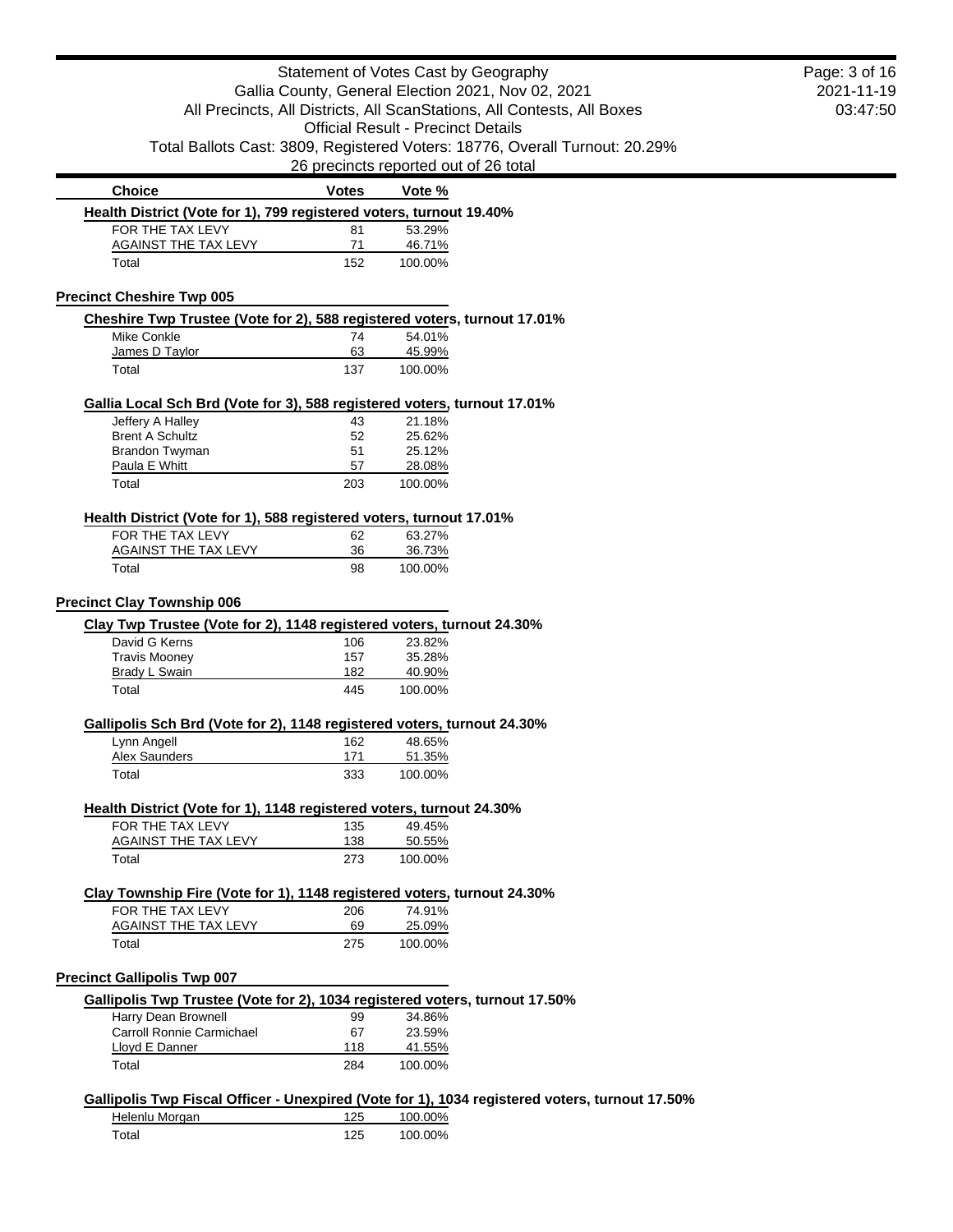|                                                                                       | Statement of Votes Cast by Geography               |                                           |                                                                                                      |          |  |  |
|---------------------------------------------------------------------------------------|----------------------------------------------------|-------------------------------------------|------------------------------------------------------------------------------------------------------|----------|--|--|
|                                                                                       | Gallia County, General Election 2021, Nov 02, 2021 |                                           |                                                                                                      |          |  |  |
|                                                                                       |                                                    |                                           | All Precincts, All Districts, All ScanStations, All Contests, All Boxes                              | 03:47:50 |  |  |
|                                                                                       |                                                    | <b>Official Result - Precinct Details</b> |                                                                                                      |          |  |  |
|                                                                                       |                                                    |                                           | Total Ballots Cast: 3809, Registered Voters: 18776, Overall Turnout: 20.29%                          |          |  |  |
|                                                                                       | 26 precincts reported out of 26 total              |                                           |                                                                                                      |          |  |  |
| <b>Choice</b>                                                                         | <b>Votes</b>                                       | Vote %                                    |                                                                                                      |          |  |  |
| Gallipolis Sch Brd (Vote for 2), 1034 registered voters, turnout 17.50%               |                                                    |                                           |                                                                                                      |          |  |  |
| Lynn Angell                                                                           | 96                                                 | 41.92%                                    |                                                                                                      |          |  |  |
| <b>Alex Saunders</b>                                                                  | 133                                                | 58.08%                                    |                                                                                                      |          |  |  |
| Total                                                                                 | 229                                                | 100.00%                                   |                                                                                                      |          |  |  |
| Health District (Vote for 1), 1034 registered voters, turnout 17.50%                  |                                                    |                                           |                                                                                                      |          |  |  |
| FOR THE TAX LEVY                                                                      | 120                                                | 66.30%                                    |                                                                                                      |          |  |  |
| <b>AGAINST THE TAX LEVY</b>                                                           | 61                                                 | 33.70%                                    |                                                                                                      |          |  |  |
| Total                                                                                 | 181                                                | 100.00%                                   |                                                                                                      |          |  |  |
| Gallipolis Township Local Option (Vote for 1), 1034 registered voters, turnout 17.50% |                                                    |                                           |                                                                                                      |          |  |  |
| <b>YES</b>                                                                            | 91                                                 | 51.70%                                    |                                                                                                      |          |  |  |
| <b>NO</b>                                                                             | 85                                                 | 48.30%                                    |                                                                                                      |          |  |  |
| Total                                                                                 | 176                                                | 100.00%                                   |                                                                                                      |          |  |  |
|                                                                                       |                                                    |                                           | Gallipolis Township Local Option - Sunday Sales (Vote for 1), 1034 registered voters, turnout 17.50% |          |  |  |
| <b>YES</b>                                                                            | 73                                                 | 41.01%                                    |                                                                                                      |          |  |  |
| <b>NO</b>                                                                             | 105                                                | 58.99%                                    |                                                                                                      |          |  |  |
| Total                                                                                 | 178                                                | 100.00%                                   |                                                                                                      |          |  |  |
| <b>Precinct Green Township 1 008</b>                                                  |                                                    |                                           |                                                                                                      |          |  |  |
| Green Twp Trustee (Vote for 2), 1194 registered voters, turnout 16.58%                |                                                    |                                           |                                                                                                      |          |  |  |
| Lonnie Boggs                                                                          | 156                                                | 89.66%                                    |                                                                                                      |          |  |  |
| Write-in<br>Total                                                                     | 18<br>174                                          | 10.34%<br>100.00%                         |                                                                                                      |          |  |  |
|                                                                                       |                                                    |                                           |                                                                                                      |          |  |  |
| Green Twp Trustee - Unexpired (Vote for 1), 1194 registered voters, turnout 16.58%    |                                                    |                                           |                                                                                                      |          |  |  |
| Clarke M Saunders                                                                     | 147                                                | 100.00%                                   |                                                                                                      |          |  |  |
| Total                                                                                 | 147                                                | 100.00%                                   |                                                                                                      |          |  |  |
| Gallipolis Sch Brd (Vote for 2), 1194 registered voters, turnout 16.58%               |                                                    |                                           |                                                                                                      |          |  |  |
| Lynn Angell                                                                           | 120                                                | 49.18%                                    |                                                                                                      |          |  |  |
| <b>Alex Saunders</b>                                                                  | 124                                                | 50.82%                                    |                                                                                                      |          |  |  |
| Total                                                                                 | 244                                                | 100.00%                                   |                                                                                                      |          |  |  |
| Health District (Vote for 1), 1194 registered voters, turnout 16.58%                  |                                                    |                                           |                                                                                                      |          |  |  |
| FOR THE TAX LEVY                                                                      | 140                                                | 70.71%                                    |                                                                                                      |          |  |  |
| <b>AGAINST THE TAX LEVY</b>                                                           | 58                                                 | 29.29%                                    |                                                                                                      |          |  |  |
| Total                                                                                 | 198                                                | 100.00%                                   |                                                                                                      |          |  |  |
| <b>Precinct Green Township 2 009</b>                                                  |                                                    |                                           |                                                                                                      |          |  |  |
| Green Twp Trustee (Vote for 2), 593 registered voters, turnout 14.33%                 |                                                    |                                           |                                                                                                      |          |  |  |
| Lonnie Boggs                                                                          | 71                                                 | 98.61%                                    |                                                                                                      |          |  |  |
| Write-in                                                                              | 1                                                  | 1.39%                                     |                                                                                                      |          |  |  |
| Total                                                                                 | 72                                                 | 100.00%                                   |                                                                                                      |          |  |  |
| Green Twp Trustee - Unexpired (Vote for 1), 593 registered voters, turnout 14.33%     |                                                    |                                           |                                                                                                      |          |  |  |
| Clarke M Saunders                                                                     | 64                                                 | 100.00%                                   |                                                                                                      |          |  |  |
| Total                                                                                 | 64                                                 | 100.00%                                   |                                                                                                      |          |  |  |
| Gallipolis Sch Brd (Vote for 2), 593 registered voters, turnout 14.33%                |                                                    |                                           |                                                                                                      |          |  |  |
| Lynn Angell                                                                           | 44                                                 | 42.31%                                    |                                                                                                      |          |  |  |
| <b>Alex Saunders</b>                                                                  | 60                                                 | 57.69%                                    |                                                                                                      |          |  |  |
| Total                                                                                 | 104                                                | 100.00%                                   |                                                                                                      |          |  |  |
|                                                                                       |                                                    |                                           |                                                                                                      |          |  |  |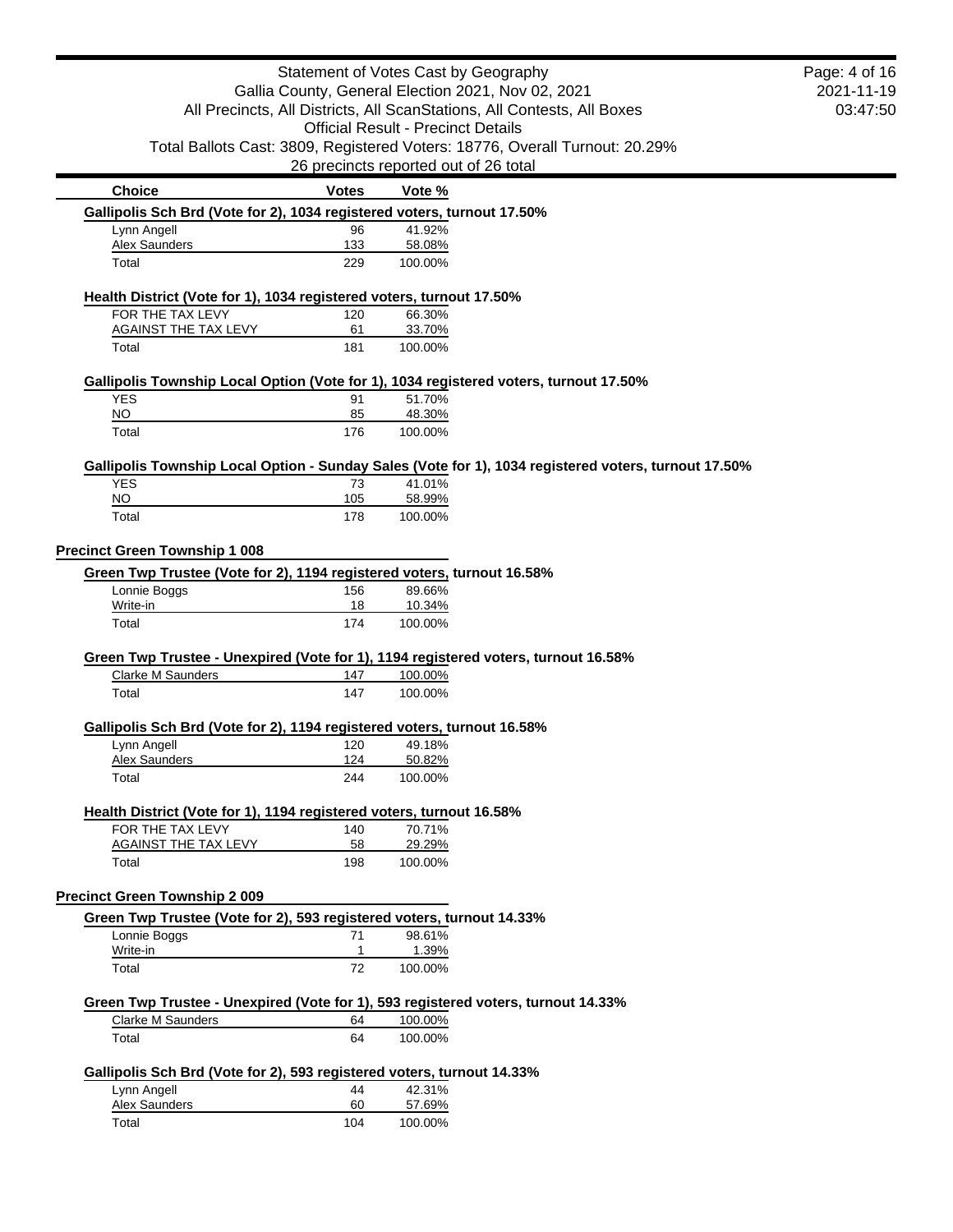|                                                                            |              | Statement of Votes Cast by Geography                                               | Page: 5 of 16 |
|----------------------------------------------------------------------------|--------------|------------------------------------------------------------------------------------|---------------|
| Gallia County, General Election 2021, Nov 02, 2021                         | 2021-11-19   |                                                                                    |               |
|                                                                            |              | All Precincts, All Districts, All ScanStations, All Contests, All Boxes            | 03:47:50      |
|                                                                            |              | <b>Official Result - Precinct Details</b>                                          |               |
|                                                                            |              | Total Ballots Cast: 3809, Registered Voters: 18776, Overall Turnout: 20.29%        |               |
|                                                                            |              | 26 precincts reported out of 26 total                                              |               |
| <b>Choice</b>                                                              | <b>Votes</b> | Vote %                                                                             |               |
| Health District (Vote for 1), 593 registered voters, turnout 14.33%        |              |                                                                                    |               |
| FOR THE TAX LEVY                                                           | 57           | 67.86%                                                                             |               |
| <b>AGAINST THE TAX LEVY</b>                                                | 27           | 32.14%                                                                             |               |
| Total                                                                      | 84           | 100.00%                                                                            |               |
| <b>Precinct Green Township 4 010</b>                                       |              |                                                                                    |               |
| Green Twp Trustee (Vote for 2), 722 registered voters, turnout 18.42%      |              |                                                                                    |               |
| Lonnie Boggs                                                               | 107          | 96.40%                                                                             |               |
| Write-in                                                                   | 4            | 3.60%                                                                              |               |
| Total                                                                      | 111          | 100.00%                                                                            |               |
|                                                                            |              | Green Twp Trustee - Unexpired (Vote for 1), 722 registered voters, turnout 18.42%  |               |
| <b>Clarke M Saunders</b>                                                   | 98           | 100.00%                                                                            |               |
| Total                                                                      | 98           | 100.00%                                                                            |               |
| Gallipolis Sch Brd (Vote for 2), 722 registered voters, turnout 18.42%     |              |                                                                                    |               |
| Lynn Angell                                                                | 72           | 43.11%                                                                             |               |
| <b>Alex Saunders</b>                                                       | 95           | 56.89%                                                                             |               |
| Total                                                                      | 167          | 100.00%                                                                            |               |
| Health District (Vote for 1), 722 registered voters, turnout 18.42%        |              |                                                                                    |               |
| FOR THE TAX LEVY                                                           | 85           | 65.38%                                                                             |               |
| <b>AGAINST THE TAX LEVY</b>                                                | 45           | 34.62%                                                                             |               |
| Total                                                                      | 130          | 100.00%                                                                            |               |
| <b>Precinct Green Township 5 011</b>                                       |              |                                                                                    |               |
| Green Twp Trustee (Vote for 2), 1052 registered voters, turnout 18.25%     |              |                                                                                    |               |
| Lonnie Boggs                                                               | 134          | 81.71%                                                                             |               |
| Write-in                                                                   | 30           | 18.29%                                                                             |               |
| Total                                                                      | 164          | 100.00%                                                                            |               |
|                                                                            |              |                                                                                    |               |
| <b>Clarke M Saunders</b>                                                   | 131          | Green Twp Trustee - Unexpired (Vote for 1), 1052 registered voters, turnout 18.25% |               |
|                                                                            |              | 100.00%                                                                            |               |
| Total                                                                      | 131          | 100.00%                                                                            |               |
| Gallipolis Sch Brd (Vote for 2), 1052 registered voters, turnout 18.25%    |              |                                                                                    |               |
| Lynn Angell                                                                | 112          | 48.28%                                                                             |               |
| Alex Saunders                                                              | 120          | 51.72%                                                                             |               |
| Total                                                                      | 232          | 100.00%                                                                            |               |
| Health District (Vote for 1), 1052 registered voters, turnout 18.25%       |              |                                                                                    |               |
| FOR THE TAX LEVY                                                           | 115          | 60.53%                                                                             |               |
| <b>AGAINST THE TAX LEVY</b>                                                | 75           | 39.47%                                                                             |               |
| Total                                                                      | 190          | 100.00%                                                                            |               |
| <b>Precinct Greenfield Twp 012</b>                                         |              |                                                                                    |               |
| Greenfield Twp Trustee (Vote for 2), 338 registered voters, turnout 39.94% |              |                                                                                    |               |
| <b>Justin Carter</b>                                                       | 30           | 14.56%                                                                             |               |
| Charles E Chambers Jr                                                      | 105          | 50.97%                                                                             |               |
| J Fred Sites II                                                            | 71           | 34.47%                                                                             |               |
| Total                                                                      | 206          | 100.00%                                                                            |               |
| Gallia Local Sch Brd (Vote for 3), 338 registered voters, turnout 39.94%   |              |                                                                                    |               |
| Jeffery A Halley                                                           | 66           | 33.50%                                                                             |               |
| <b>Brent A Schultz</b>                                                     | 41           | 20.81%                                                                             |               |
| Brandon Twyman                                                             | 42           | 21.32%                                                                             |               |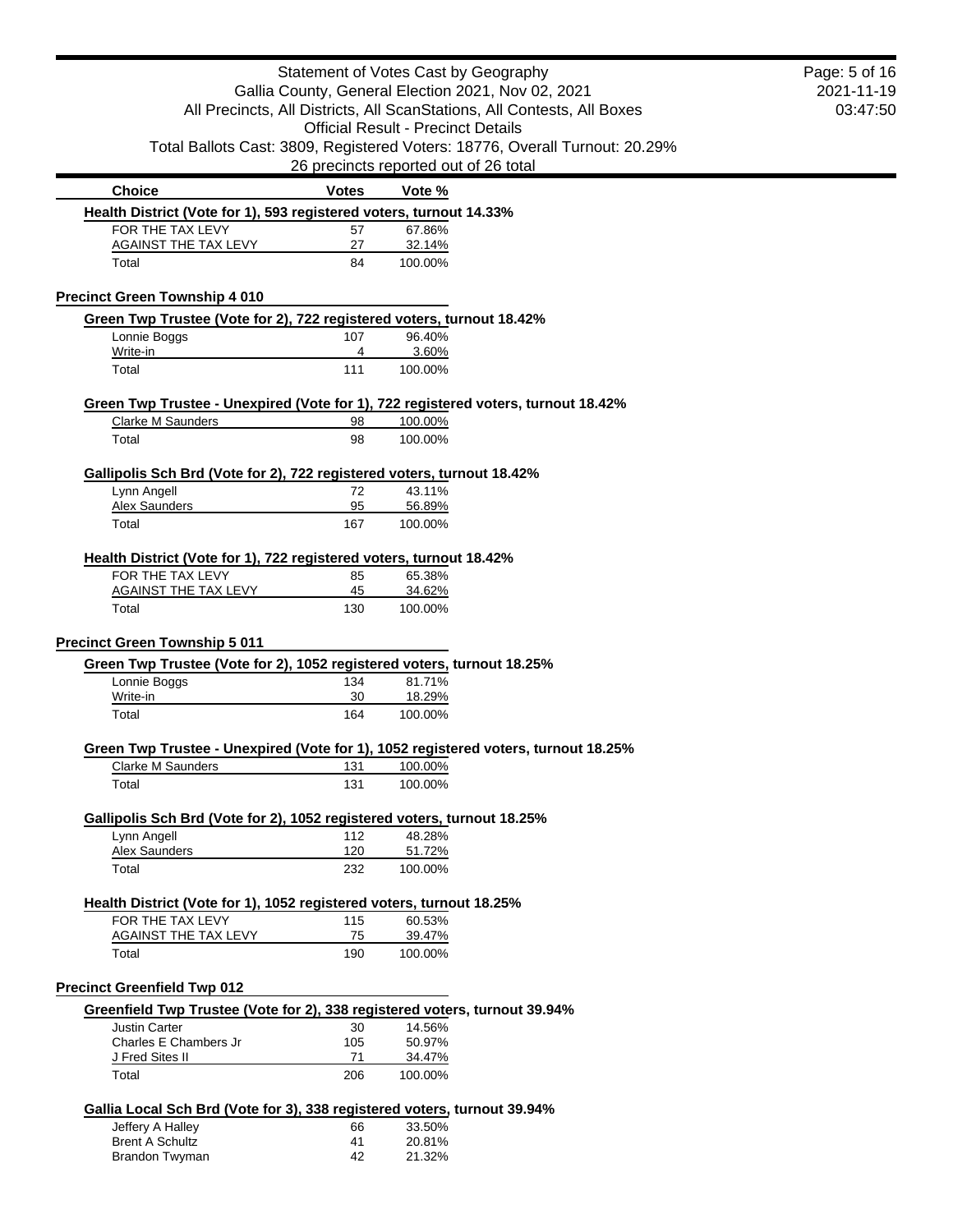|                                                                                                 |              | Statement of Votes Cast by Geography                                         | Page: 6 of 16 |
|-------------------------------------------------------------------------------------------------|--------------|------------------------------------------------------------------------------|---------------|
| Gallia County, General Election 2021, Nov 02, 2021                                              | 2021-11-19   |                                                                              |               |
| All Precincts, All Districts, All ScanStations, All Contests, All Boxes                         | 03:47:50     |                                                                              |               |
|                                                                                                 |              | <b>Official Result - Precinct Details</b>                                    |               |
|                                                                                                 |              | Total Ballots Cast: 3809, Registered Voters: 18776, Overall Turnout: 20.29%  |               |
|                                                                                                 |              | 26 precincts reported out of 26 total                                        |               |
| <b>Choice</b>                                                                                   | <b>Votes</b> | Vote %                                                                       |               |
| Paula E Whitt                                                                                   | 48           | 24.37%                                                                       |               |
| Total                                                                                           | 197          | 100.00%                                                                      |               |
|                                                                                                 |              |                                                                              |               |
| Health District (Vote for 1), 338 registered voters, turnout 39.94%<br>FOR THE TAX LEVY         | 78           | 60.00%                                                                       |               |
| <b>AGAINST THE TAX LEVY</b>                                                                     | 52           | 40.00%                                                                       |               |
| Total                                                                                           | 130          | 100.00%                                                                      |               |
| Greenfield Township Fire (Vote for 1), 338 registered voters, turnout 39.94%                    |              |                                                                              |               |
| FOR THE TAX LEVY                                                                                | 91           | 69.47%                                                                       |               |
| <b>AGAINST THE TAX LEVY</b>                                                                     | 40           | 30.53%                                                                       |               |
| Total                                                                                           | 131          | 100.00%                                                                      |               |
| <b>Precinct Guyan Precinct 013</b>                                                              |              |                                                                              |               |
| Guyan Twp Trustee (Vote for 2), 285 registered voters, turnout 15.79%                           |              |                                                                              |               |
| John H Cardwell                                                                                 | 32           | 47.76%                                                                       |               |
| <b>Jeff Fowler</b>                                                                              | 35           | 52.24%                                                                       |               |
| Total                                                                                           | 67           | 100.00%                                                                      |               |
| Lawrence Governing Brd (Vote for 3), 285 registered voters, turnout 15.79%                      |              |                                                                              |               |
| Phil Carpenter                                                                                  | 22           | 32.35%                                                                       |               |
| Ray Malone                                                                                      | 26           | 38.24%                                                                       |               |
| Carla Salyer                                                                                    | 20           | 29.41%                                                                       |               |
| Fairland Sch Brd (Vote for 3), 285 registered voters, turnout 15.79%                            |              |                                                                              |               |
| Martin Appleton                                                                                 | 21           | 28.38%                                                                       |               |
| <b>Jeff Bennett</b>                                                                             | 27           | 36.49%                                                                       |               |
| <b>Gary Sowards</b>                                                                             | 26           | 35.14%                                                                       |               |
| Total                                                                                           | 74           | 100.00%                                                                      |               |
| Health District (Vote for 1), 285 registered voters, turnout 15.79%                             |              |                                                                              |               |
| FOR THE TAX LEVY                                                                                | 16           | 36.36%                                                                       |               |
| <b>AGAINST THE TAX LEVY</b>                                                                     | 28           | 63.64%                                                                       |               |
| Total                                                                                           | 44           | 100.00%                                                                      |               |
|                                                                                                 |              | Lawrence County JVS Levy (Vote for 1), 285 registered voters, turnout 15.79% |               |
| FOR THE TAX LEVY                                                                                | 20           | 46.51%                                                                       |               |
| <b>AGAINST THE TAX LEVY</b>                                                                     | 23           | 53.49%                                                                       |               |
| Total                                                                                           | 43           | 100.00%                                                                      |               |
| <b>Precinct Guyan Township 014</b>                                                              |              |                                                                              |               |
| Guyan Twp Trustee (Vote for 2), 525 registered voters, turnout 27.43%                           |              |                                                                              |               |
| John H Cardwell                                                                                 | 92           | 46.94%                                                                       |               |
| <b>Jeff Fowler</b>                                                                              | 104          | 53.06%                                                                       |               |
| Total                                                                                           | 196          | 100.00%                                                                      |               |
|                                                                                                 |              |                                                                              |               |
| Gal-vin Gov Brd Dist #4 (Vote for 1), 525 registered voters, turnout 27.43%<br>Phyllis J Fowler | 100          | 100.00%                                                                      |               |
| Total                                                                                           | 100          | 100.00%                                                                      |               |
|                                                                                                 |              |                                                                              |               |
| Gallia Local Sch Brd (Vote for 3), 525 registered voters, turnout 27.43%                        |              |                                                                              |               |
| Jeffery A Halley<br><b>Brent A Schultz</b>                                                      | 121          | 50.42%                                                                       |               |
|                                                                                                 |              |                                                                              |               |
|                                                                                                 | 40           | 16.67%                                                                       |               |
| Brandon Twyman<br>Paula E Whitt                                                                 | 37<br>42     | 15.42%<br>17.50%                                                             |               |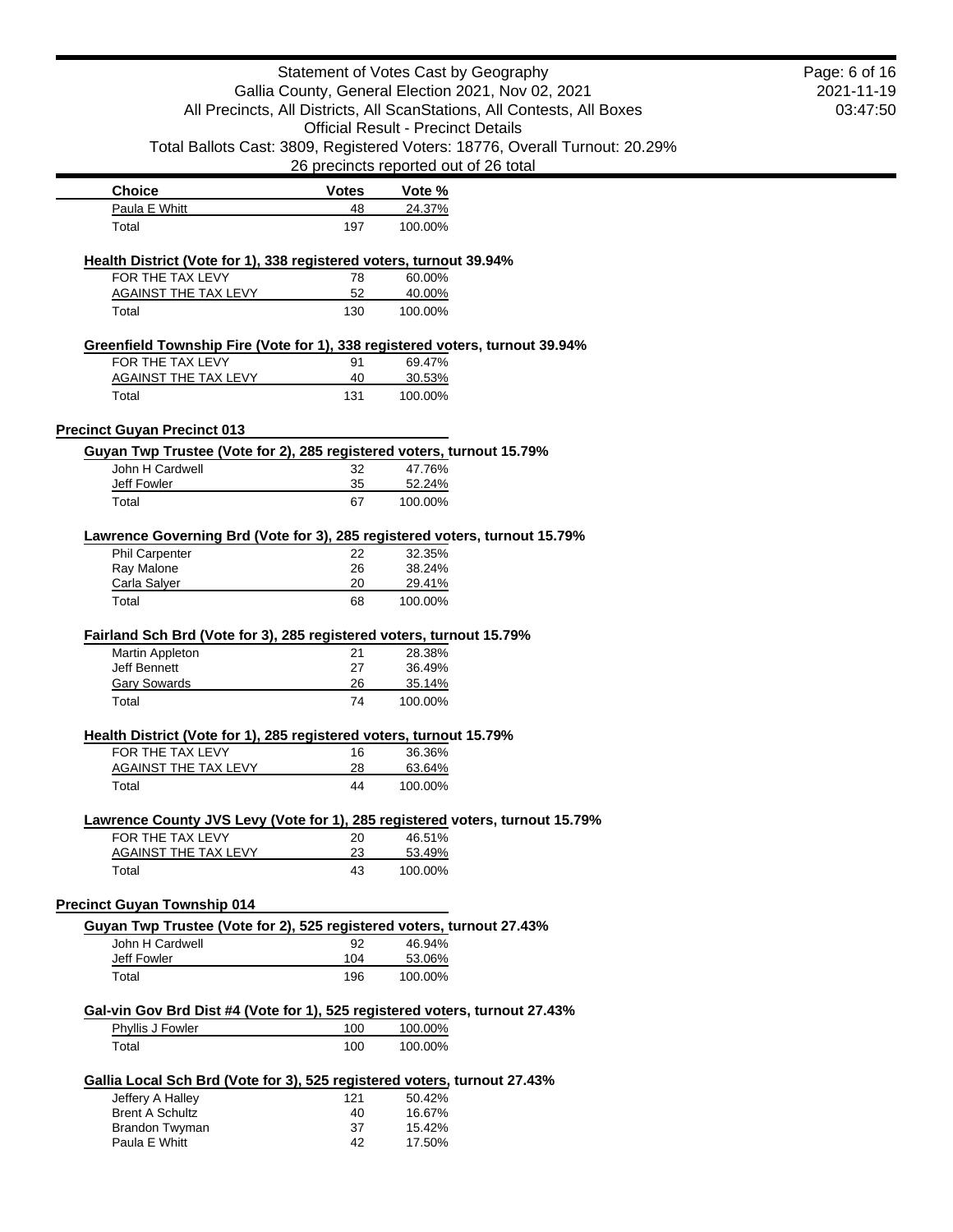| Statement of Votes Cast by Geography                                        | Page: 7 of 16       |                                                                             |  |
|-----------------------------------------------------------------------------|---------------------|-----------------------------------------------------------------------------|--|
| Gallia County, General Election 2021, Nov 02, 2021                          | 2021-11-19          |                                                                             |  |
| All Precincts, All Districts, All ScanStations, All Contests, All Boxes     | 03:47:50            |                                                                             |  |
|                                                                             |                     |                                                                             |  |
|                                                                             |                     | Total Ballots Cast: 3809, Registered Voters: 18776, Overall Turnout: 20.29% |  |
|                                                                             |                     | 26 precincts reported out of 26 total                                       |  |
| <b>Choice</b>                                                               | <b>Votes</b>        | Vote %                                                                      |  |
| Total                                                                       | 240                 | 100.00%                                                                     |  |
| Health District (Vote for 1), 525 registered voters, turnout 27.43%         |                     |                                                                             |  |
| FOR THE TAX LEVY<br>AGAINST THE TAX LEVY                                    | 66<br>65            | 50.38%                                                                      |  |
| Total                                                                       | 131                 | 49.62%<br>100.00%                                                           |  |
|                                                                             |                     |                                                                             |  |
| <b>Precinct Harrison Twp 015</b>                                            |                     |                                                                             |  |
| Harrison Twp Trustee (Vote for 2), 594 registered voters, turnout 22.90%    |                     |                                                                             |  |
| Margaret M Adkins<br><b>Bobby Angel</b>                                     | 100<br>99           | 50.25%<br>49.75%                                                            |  |
| Total                                                                       | 199                 | 100.00%                                                                     |  |
|                                                                             |                     |                                                                             |  |
| Gal-vin Gov Brd Dist #4 (Vote for 1), 594 registered voters, turnout 22.73% |                     |                                                                             |  |
| Phyllis J Fowler                                                            | 100                 | 100.00%                                                                     |  |
| Total                                                                       | 100                 | 100.00%                                                                     |  |
| <b>Gallipolis Sch Brd (Vote for 2)</b>                                      |                     |                                                                             |  |
| Lynn Angell                                                                 | 1                   | 50.00%                                                                      |  |
| <b>Alex Saunders</b>                                                        | 1                   | 50.00%                                                                      |  |
| Total                                                                       | 2                   | 100.00%                                                                     |  |
| Gallia Local Sch Brd (Vote for 3), 594 registered voters, turnout 22.73%    |                     |                                                                             |  |
| Jeffery A Halley                                                            | 98                  | 39.68%                                                                      |  |
| <b>Brent A Schultz</b>                                                      | 47                  | 19.03%                                                                      |  |
| Brandon Twyman                                                              | 53                  | 21.46%                                                                      |  |
| Paula E Whitt                                                               | 49                  | 19.84%                                                                      |  |
| Total                                                                       | 247                 | 100.00%                                                                     |  |
| Health District (Vote for 1), 594 registered voters, turnout 22.90%         |                     |                                                                             |  |
| FOR THE TAX LEVY                                                            | 68                  | 50.37%                                                                      |  |
| <b>AGAINST THE TAX LEVY</b>                                                 | 67                  | 49.63%                                                                      |  |
| Total                                                                       | 135                 | 100.00%                                                                     |  |
| <b>Precinct Huntington Twp 016</b>                                          |                     |                                                                             |  |
| Vinton Village Council (Vote for 4), 159 registered voters, turnout 35.85%  |                     |                                                                             |  |
| Karena Patterson                                                            | 46                  | 100.00%                                                                     |  |
| Total                                                                       | 46                  | 100.00%                                                                     |  |
| Huntington Twp Trustee (Vote for 2), 920 registered voters, turnout 34.02%  |                     |                                                                             |  |
| Jeff Oiler                                                                  | 210                 | 39.62%                                                                      |  |
| Roger Shadwick                                                              | 220                 | 41.51%                                                                      |  |
| <b>Gary W Truance</b>                                                       | 100                 | 18.87%                                                                      |  |
| Total                                                                       | 530                 | 100.00%                                                                     |  |
|                                                                             |                     |                                                                             |  |
| Gallipolis Sch Brd (Vote for 2), 24 registered voters, turnout 33.33%       |                     |                                                                             |  |
| Lynn Angell<br>Alex Saunders                                                | 2<br>$\overline{7}$ | 22.22%                                                                      |  |
| Total                                                                       | 9                   | 77.78%<br>100.00%                                                           |  |
|                                                                             |                     |                                                                             |  |
| Gallia Local Sch Brd (Vote for 3), 896 registered voters, turnout 34.04%    |                     |                                                                             |  |
| Jeffery A Halley                                                            | 132                 | 20.99%                                                                      |  |
| <b>Brent A Schultz</b>                                                      | 172                 | 27.34%                                                                      |  |
| Brandon Twyman                                                              | 222                 | 35.29%                                                                      |  |
| Paula E Whitt<br>Total                                                      | 103<br>629          | 16.38%<br>100.00%                                                           |  |
|                                                                             |                     |                                                                             |  |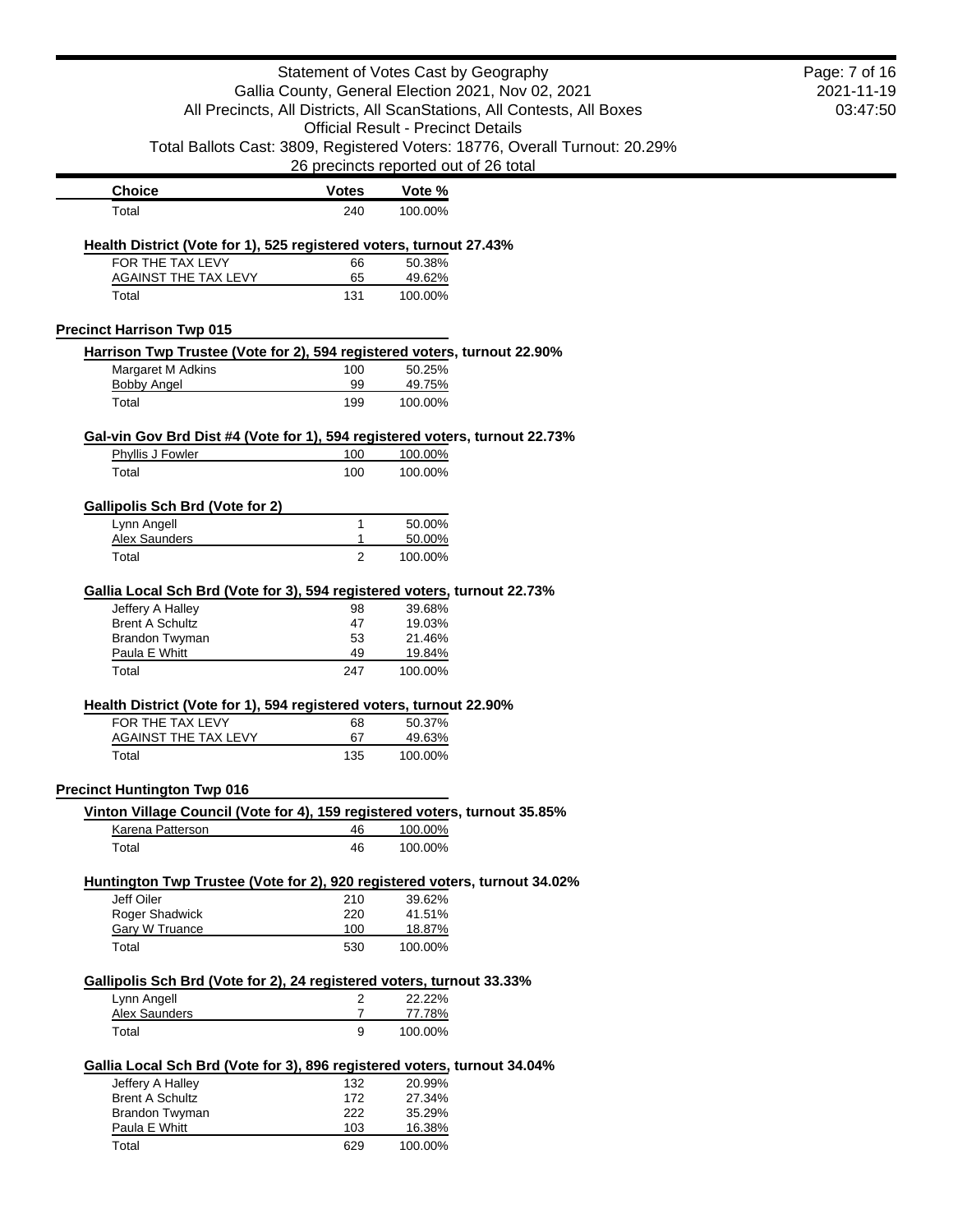|                                                                                                         |              | Statement of Votes Cast by Geography      |                                                                             | Page: 8 of 16 |
|---------------------------------------------------------------------------------------------------------|--------------|-------------------------------------------|-----------------------------------------------------------------------------|---------------|
| Gallia County, General Election 2021, Nov 02, 2021                                                      | 2021-11-19   |                                           |                                                                             |               |
|                                                                                                         |              |                                           | All Precincts, All Districts, All ScanStations, All Contests, All Boxes     | 03:47:50      |
|                                                                                                         |              | <b>Official Result - Precinct Details</b> |                                                                             |               |
|                                                                                                         |              |                                           | Total Ballots Cast: 3809, Registered Voters: 18776, Overall Turnout: 20.29% |               |
|                                                                                                         |              | 26 precincts reported out of 26 total     |                                                                             |               |
| <b>Choice</b>                                                                                           | <b>Votes</b> | Vote %                                    |                                                                             |               |
| Health District (Vote for 1), 920 registered voters, turnout 34.02%                                     |              |                                           |                                                                             |               |
| FOR THE TAX LEVY                                                                                        | 162          | 53.64%                                    |                                                                             |               |
| <b>AGAINST THE TAX LEVY</b>                                                                             | 140          | 46.36%                                    |                                                                             |               |
| Total                                                                                                   | 302          | 100.00%                                   |                                                                             |               |
| <b>Precinct Morgan Township 017</b>                                                                     |              |                                           |                                                                             |               |
| Morgan Twp Trustee (Vote for 2), 857 registered voters, turnout 27.77%                                  |              |                                           |                                                                             |               |
| Jeff Ferrell                                                                                            | 72           | 18.09%                                    |                                                                             |               |
| John Manley                                                                                             | 132          | 33.17%                                    |                                                                             |               |
| Richard G Shaddeau Sr                                                                                   | 91           | 22.86%                                    |                                                                             |               |
| <b>Brett Unroe</b><br>Total                                                                             | 103<br>398   | 25.88%<br>100.00%                         |                                                                             |               |
|                                                                                                         |              |                                           |                                                                             |               |
| Morgan Twp Fiscal Officer - Unexpired (Vote for 1), 857 registered voters, turnout 27.77%<br>Laura Yost | 177          | 100.00%                                   |                                                                             |               |
| Total                                                                                                   | 177          | 100.00%                                   |                                                                             |               |
|                                                                                                         |              |                                           |                                                                             |               |
| Gal-vin Gov Brd Dist #6 (Vote for 1), 857 registered voters, turnout 27.77%                             |              |                                           |                                                                             |               |
| Ernestine E Smith                                                                                       | 160          | 100.00%                                   |                                                                             |               |
| Total                                                                                                   | 160          | 100.00%                                   |                                                                             |               |
| Gallia Local Sch Brd (Vote for 3), 857 registered voters, turnout 27.77%                                |              |                                           |                                                                             |               |
| Jeffery A Halley                                                                                        | 126          | 29.51%                                    |                                                                             |               |
| <b>Brent A Schultz</b>                                                                                  | 96           | 22.48%                                    |                                                                             |               |
| Brandon Twyman                                                                                          | 120          | 28.10%                                    |                                                                             |               |
| Paula E Whitt                                                                                           | 85           | 19.91%                                    |                                                                             |               |
| Total                                                                                                   | 427          | 100.00%                                   |                                                                             |               |
| Health District (Vote for 1), 857 registered voters, turnout 27.77%                                     |              |                                           |                                                                             |               |
| FOR THE TAX LEVY                                                                                        | 84           | 36.52%                                    |                                                                             |               |
| <b>AGAINST THE TAX LEVY</b>                                                                             | 146          | 63.48%                                    |                                                                             |               |
| Total                                                                                                   | 230          | 100.00%                                   |                                                                             |               |
| <b>Precinct Ohio Township 018</b>                                                                       |              |                                           |                                                                             |               |
| Ohio Twp Trustee (Vote for 2), 566 registered voters, turnout 17.67%                                    |              |                                           |                                                                             |               |
| Mike Daines                                                                                             | 68           | 55.74%                                    |                                                                             |               |
| James E Waugh                                                                                           | 54           | 44.26%                                    |                                                                             |               |
| Total                                                                                                   | 122          | 100.00%                                   |                                                                             |               |
| Gal-vin Gov Brd Dist #4 (Vote for 1), 566 registered voters, turnout 17.67%                             |              |                                           |                                                                             |               |
| Phyllis J Fowler                                                                                        | 62           | 100.00%                                   |                                                                             |               |
| Total                                                                                                   | 62           | 100.00%                                   |                                                                             |               |
| Gallia Local Sch Brd (Vote for 3), 566 registered voters, turnout 17.67%                                |              |                                           |                                                                             |               |
| Jeffery A Halley                                                                                        | 77           | 44.25%                                    |                                                                             |               |
| <b>Brent A Schultz</b>                                                                                  | 32           | 18.39%                                    |                                                                             |               |
| Brandon Twyman                                                                                          | 35           | 20.11%                                    |                                                                             |               |
| Paula E Whitt<br>Total                                                                                  | 30<br>174    | 17.24%<br>100.00%                         |                                                                             |               |
|                                                                                                         |              |                                           |                                                                             |               |
| Health District (Vote for 1), 566 registered voters, turnout 17.67%                                     |              |                                           |                                                                             |               |
| FOR THE TAX LEVY                                                                                        | 31           | 32.29%                                    |                                                                             |               |
| <b>AGAINST THE TAX LEVY</b><br>Total                                                                    | 65<br>96     | 67.71%                                    |                                                                             |               |
|                                                                                                         |              | 100.00%                                   |                                                                             |               |
| <b>Precinct Perry Township 019</b>                                                                      |              |                                           |                                                                             |               |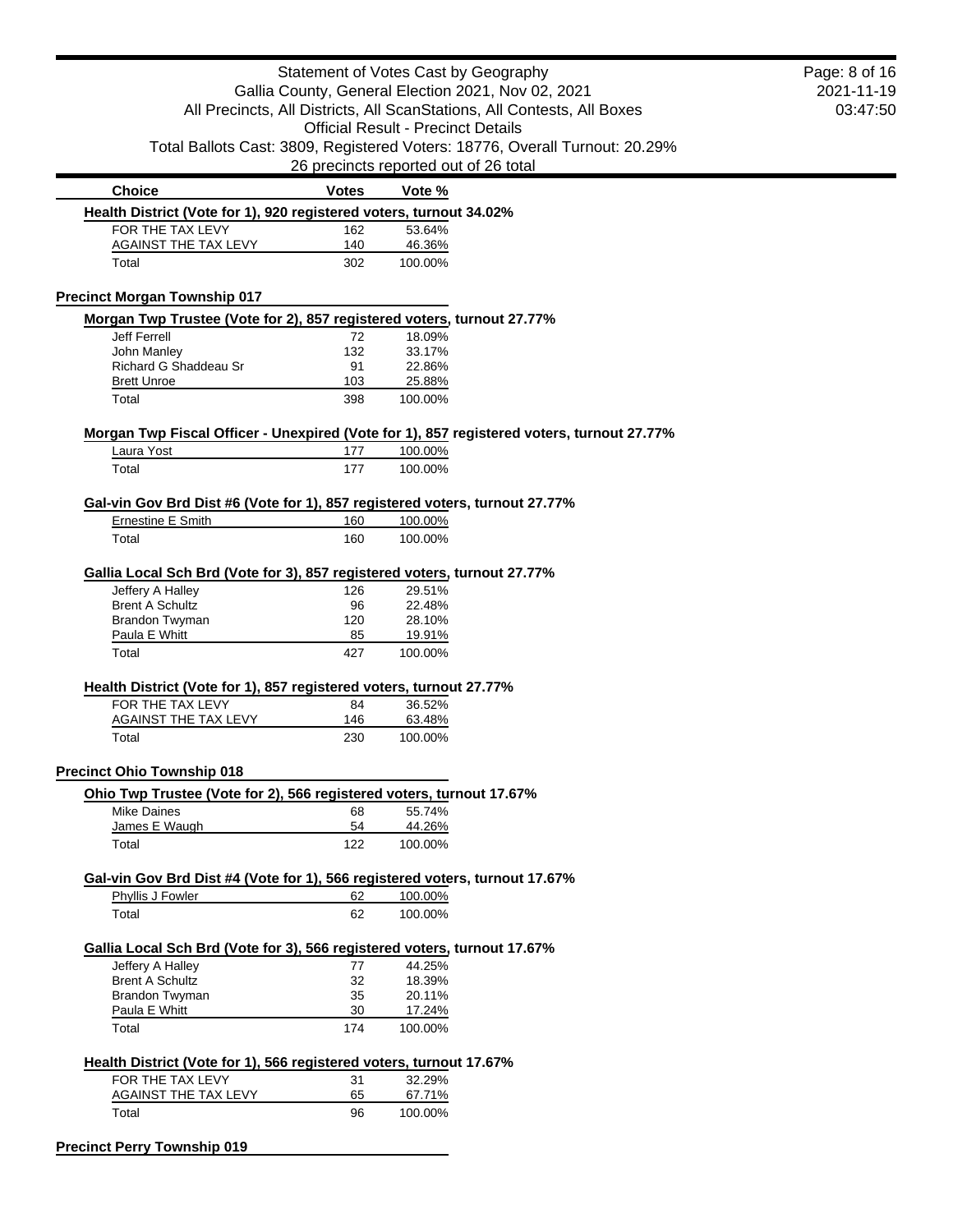| Statement of Votes Cast by Geography                                                         |                                                    |                                                                                | Page: 9 of 16 |  |  |
|----------------------------------------------------------------------------------------------|----------------------------------------------------|--------------------------------------------------------------------------------|---------------|--|--|
|                                                                                              | Gallia County, General Election 2021, Nov 02, 2021 |                                                                                |               |  |  |
| All Precincts, All Districts, All ScanStations, All Contests, All Boxes                      | 03:47:50                                           |                                                                                |               |  |  |
|                                                                                              |                                                    |                                                                                |               |  |  |
|                                                                                              |                                                    | Total Ballots Cast: 3809, Registered Voters: 18776, Overall Turnout: 20.29%    |               |  |  |
|                                                                                              |                                                    | 26 precincts reported out of 26 total                                          |               |  |  |
| <b>Choice</b>                                                                                | <b>Votes</b>                                       | Vote %                                                                         |               |  |  |
| Perry Twp Trustee (Vote for 2), 752 registered voters, turnout 17.29%                        |                                                    |                                                                                |               |  |  |
| Mark Hager                                                                                   | 89                                                 | 50.86%                                                                         |               |  |  |
| Jeffrey A Pope                                                                               | 86                                                 | 49.14%                                                                         |               |  |  |
| Total                                                                                        | 175                                                | 100.00%                                                                        |               |  |  |
| Gallipolis Sch Brd (Vote for 2), 19 registered voters, turnout 15.79%                        |                                                    |                                                                                |               |  |  |
| Lynn Angell                                                                                  | $\overline{2}$                                     | 100.00%                                                                        |               |  |  |
| <b>Alex Saunders</b>                                                                         | 0                                                  | 0.00%                                                                          |               |  |  |
| Total                                                                                        | $\overline{2}$                                     | 100.00%                                                                        |               |  |  |
| Gallia Local Sch Brd (Vote for 3), 733 registered voters, turnout 17.33%                     |                                                    |                                                                                |               |  |  |
| Jeffery A Halley                                                                             | 84                                                 | 34.15%                                                                         |               |  |  |
| <b>Brent A Schultz</b>                                                                       | 46                                                 | 18.70%                                                                         |               |  |  |
| Brandon Twyman                                                                               | 50                                                 | 20.33%                                                                         |               |  |  |
| Paula E Whitt                                                                                | 66                                                 | 26.83%                                                                         |               |  |  |
| Total                                                                                        | 246                                                | 100.00%                                                                        |               |  |  |
| Health District (Vote for 1), 752 registered voters, turnout 17.29%                          |                                                    |                                                                                |               |  |  |
| FOR THE TAX LEVY                                                                             | 75                                                 | 57.69%                                                                         |               |  |  |
| <b>AGAINST THE TAX LEVY</b>                                                                  | 55                                                 | 42.31%                                                                         |               |  |  |
| Total                                                                                        | 130                                                | 100.00%                                                                        |               |  |  |
| Perry Township Fire (Vote for 1), 752 registered voters, turnout 17.29%                      |                                                    |                                                                                |               |  |  |
| FOR THE TAX LEVY                                                                             | 105                                                | 82.68%                                                                         |               |  |  |
| <b>AGAINST THE TAX LEVY</b>                                                                  | 22                                                 | 17.32%                                                                         |               |  |  |
| Total                                                                                        | 127                                                | 100.00%                                                                        |               |  |  |
|                                                                                              |                                                    |                                                                                |               |  |  |
| <b>Precinct Centerville Pct 020</b>                                                          |                                                    |                                                                                |               |  |  |
|                                                                                              |                                                    | Centerville Village Council (Vote for 4), 66 registered voters, turnout 39.39% |               |  |  |
| Ann Daniels                                                                                  | 23                                                 | 38.33%                                                                         |               |  |  |
| Denise R Karr                                                                                | 22                                                 | 36.67%                                                                         |               |  |  |
| <b>Robert Terry</b><br>Total                                                                 | 15<br>60                                           | 25.00%<br>100.00%                                                              |               |  |  |
|                                                                                              |                                                    |                                                                                |               |  |  |
| Raccoon Twp Trustee (Vote for 2), 625 registered voters, turnout 20.16%                      |                                                    |                                                                                |               |  |  |
| <b>Matthew Roberts</b><br>Ronald K White                                                     | 88<br>96                                           | 47.83%<br>52.17%                                                               |               |  |  |
| Total                                                                                        | 184                                                | 100.00%                                                                        |               |  |  |
|                                                                                              |                                                    |                                                                                |               |  |  |
| Gallipolis Sch Brd (Vote for 2), 353 registered voters, turnout 19.83%<br>Lynn Angell        | 49                                                 | 49.00%                                                                         |               |  |  |
| Alex Saunders                                                                                | 51                                                 | 51.00%                                                                         |               |  |  |
| Total                                                                                        | 100                                                | 100.00%                                                                        |               |  |  |
|                                                                                              |                                                    |                                                                                |               |  |  |
| Gallia Local Sch Brd (Vote for 3), 272 registered voters, turnout 20.59%<br>Jeffery A Halley | 15                                                 | 13.16%                                                                         |               |  |  |
| <b>Brent A Schultz</b>                                                                       | 25                                                 | 21.93%                                                                         |               |  |  |
| Brandon Twyman                                                                               | 29                                                 | 25.44%                                                                         |               |  |  |
| Paula E Whitt                                                                                | 45                                                 | 39.47%                                                                         |               |  |  |
| Total                                                                                        | 114                                                | 100.00%                                                                        |               |  |  |
|                                                                                              |                                                    |                                                                                |               |  |  |
| Health District (Vote for 1), 625 registered voters, turnout 20.16%<br>FOR THE TAX LEVY      | 83                                                 | 66.40%                                                                         |               |  |  |
| <b>AGAINST THE TAX LEVY</b>                                                                  | 42                                                 | 33.60%                                                                         |               |  |  |
| Total                                                                                        | 125                                                | 100.00%                                                                        |               |  |  |
|                                                                                              |                                                    |                                                                                |               |  |  |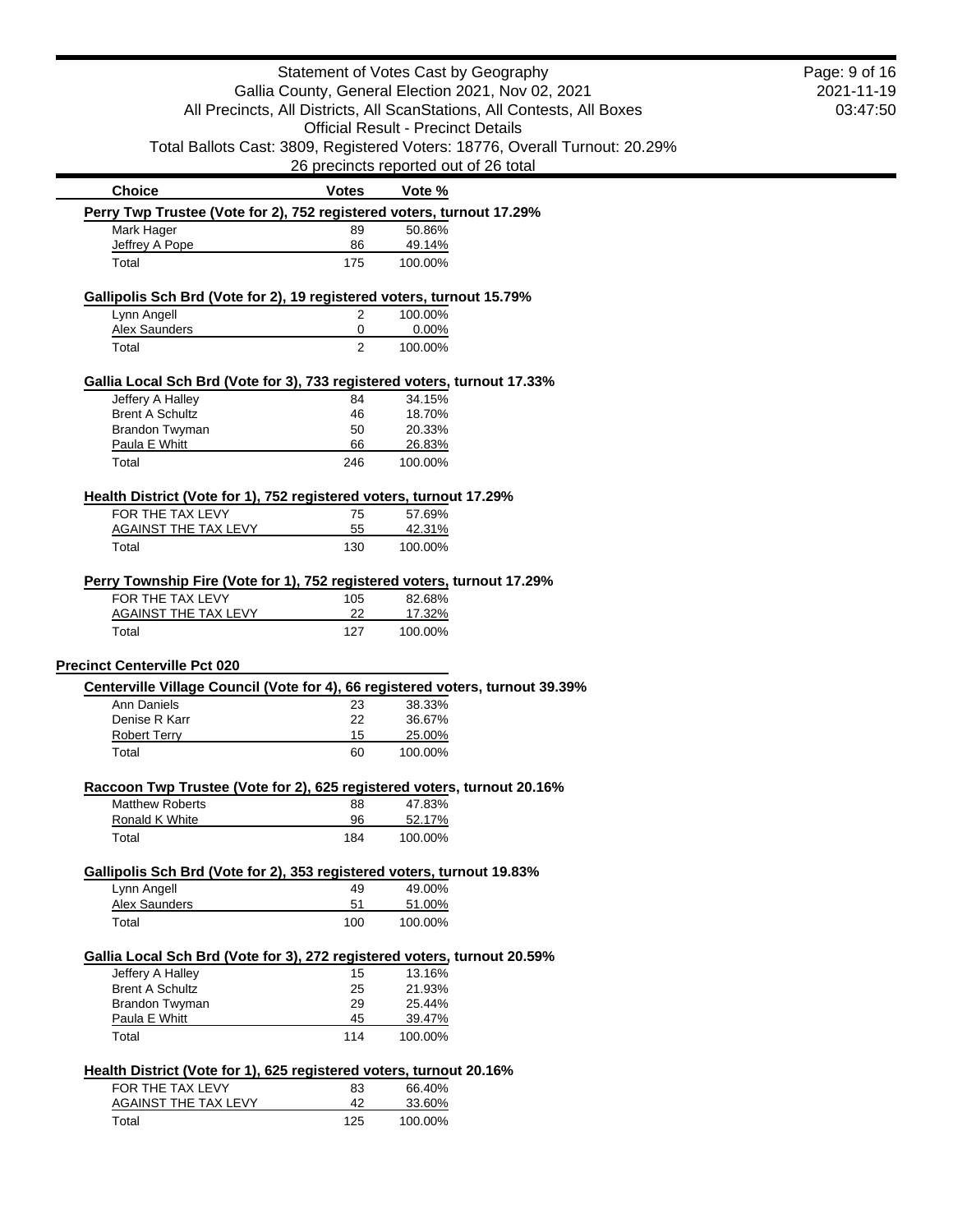|                                                                                                  | Statement of Votes Cast by Geography<br>Gallia County, General Election 2021, Nov 02, 2021<br>All Precincts, All Districts, All ScanStations, All Contests, All Boxes |                                       |  |  |  |
|--------------------------------------------------------------------------------------------------|-----------------------------------------------------------------------------------------------------------------------------------------------------------------------|---------------------------------------|--|--|--|
|                                                                                                  | <b>Official Result - Precinct Details</b><br>Total Ballots Cast: 3809, Registered Voters: 18776, Overall Turnout: 20.29%                                              |                                       |  |  |  |
|                                                                                                  |                                                                                                                                                                       | 26 precincts reported out of 26 total |  |  |  |
| <b>Choice</b>                                                                                    | <b>Votes</b>                                                                                                                                                          | Vote %                                |  |  |  |
| <b>Precinct Raccoon Township 021</b>                                                             |                                                                                                                                                                       |                                       |  |  |  |
| Rio Grande Village Council (Vote for 4), 380 registered voters, turnout 16.32%                   |                                                                                                                                                                       |                                       |  |  |  |
| Cory Camden                                                                                      | 44                                                                                                                                                                    | 34.92%                                |  |  |  |
| Annette P Ward                                                                                   | 44                                                                                                                                                                    | 34.92%                                |  |  |  |
| Amy R Wilson<br>Total                                                                            | 38<br>126                                                                                                                                                             | 30.16%<br>100.00%                     |  |  |  |
| Rio Grande Brd Of Public Affairs (Vote for 2), 380 registered voters, turnout 16.32%             |                                                                                                                                                                       |                                       |  |  |  |
| Jennifer A Easter                                                                                | 44                                                                                                                                                                    | 100.00%                               |  |  |  |
| Total                                                                                            | 44                                                                                                                                                                    | 100.00%                               |  |  |  |
| Raccoon Twp Trustee (Vote for 2), 704 registered voters, turnout 15.91%                          |                                                                                                                                                                       |                                       |  |  |  |
| <b>Matthew Roberts</b>                                                                           | 77                                                                                                                                                                    | 56.62%                                |  |  |  |
| Ronald K White                                                                                   | 59                                                                                                                                                                    | 43.38%                                |  |  |  |
| Total                                                                                            | 136                                                                                                                                                                   | 100.00%                               |  |  |  |
| Gallipolis Sch Brd (Vote for 2), 704 registered voters, turnout 15.91%                           |                                                                                                                                                                       |                                       |  |  |  |
| Lynn Angell<br>Alex Saunders                                                                     | 69<br>67                                                                                                                                                              | 50.74%<br>49.26%                      |  |  |  |
| Total                                                                                            | 136                                                                                                                                                                   | 100.00%                               |  |  |  |
|                                                                                                  |                                                                                                                                                                       |                                       |  |  |  |
| Health District (Vote for 1), 704 registered voters, turnout 15.91%<br>FOR THE TAX LEVY          | 71                                                                                                                                                                    | 64.55%                                |  |  |  |
| AGAINST THE TAX LEVY                                                                             | 39                                                                                                                                                                    | 35.45%                                |  |  |  |
| Total                                                                                            | 110                                                                                                                                                                   | 100.00%                               |  |  |  |
| <b>Precinct Bidwell Precinct 022</b>                                                             |                                                                                                                                                                       |                                       |  |  |  |
| Springfield Twp Trustee (Vote for 2), 661 registered voters, turnout 15.73%                      |                                                                                                                                                                       |                                       |  |  |  |
| Scott L Howell                                                                                   | 78                                                                                                                                                                    | 55.32%                                |  |  |  |
| Vaughn Taylor                                                                                    | 63                                                                                                                                                                    | 44.68%                                |  |  |  |
| Total                                                                                            | 141                                                                                                                                                                   | 100.00%                               |  |  |  |
| Gal-vin Gov Brd Dist #6 (Vote for 1), 661 registered voters, turnout 15.73%                      |                                                                                                                                                                       |                                       |  |  |  |
| Ernestine E Smith                                                                                | 82                                                                                                                                                                    | 100.00%                               |  |  |  |
| Total                                                                                            | 82                                                                                                                                                                    | 100.00%                               |  |  |  |
| Gallia Local Sch Brd (Vote for 3), 661 registered voters, turnout 15.73%                         |                                                                                                                                                                       |                                       |  |  |  |
| Jeffery A Halley                                                                                 | 45                                                                                                                                                                    | 19.23%                                |  |  |  |
| <b>Brent A Schultz</b><br>Brandon Twyman                                                         | 65<br>66                                                                                                                                                              | 27.78%<br>28.21%                      |  |  |  |
| Paula E Whitt                                                                                    | 58                                                                                                                                                                    | 24.79%                                |  |  |  |
| Total                                                                                            | 234                                                                                                                                                                   | 100.00%                               |  |  |  |
| Health District (Vote for 1), 661 registered voters, turnout 15.73%                              |                                                                                                                                                                       |                                       |  |  |  |
| FOR THE TAX LEVY                                                                                 | 68                                                                                                                                                                    | 66.02%                                |  |  |  |
| <b>AGAINST THE TAX LEVY</b>                                                                      | 35                                                                                                                                                                    | 33.98%                                |  |  |  |
| Total                                                                                            | 103                                                                                                                                                                   | 100.00%                               |  |  |  |
| <b>Precinct Spr Twp 1 023</b>                                                                    |                                                                                                                                                                       |                                       |  |  |  |
| Springfield Twp Trustee (Vote for 2), 810 registered voters, turnout 16.05%                      |                                                                                                                                                                       |                                       |  |  |  |
| Scott L Howell<br>Vaughn Taylor                                                                  | 90<br>80                                                                                                                                                              | 52.94%                                |  |  |  |
| Total                                                                                            | 170                                                                                                                                                                   | 47.06%<br>100.00%                     |  |  |  |
|                                                                                                  |                                                                                                                                                                       |                                       |  |  |  |
| Gal-vin Gov Brd Dist #6 (Vote for 1), 810 registered voters, turnout 16.05%<br>Ernestine E Smith | 98                                                                                                                                                                    | 100.00%                               |  |  |  |
|                                                                                                  |                                                                                                                                                                       |                                       |  |  |  |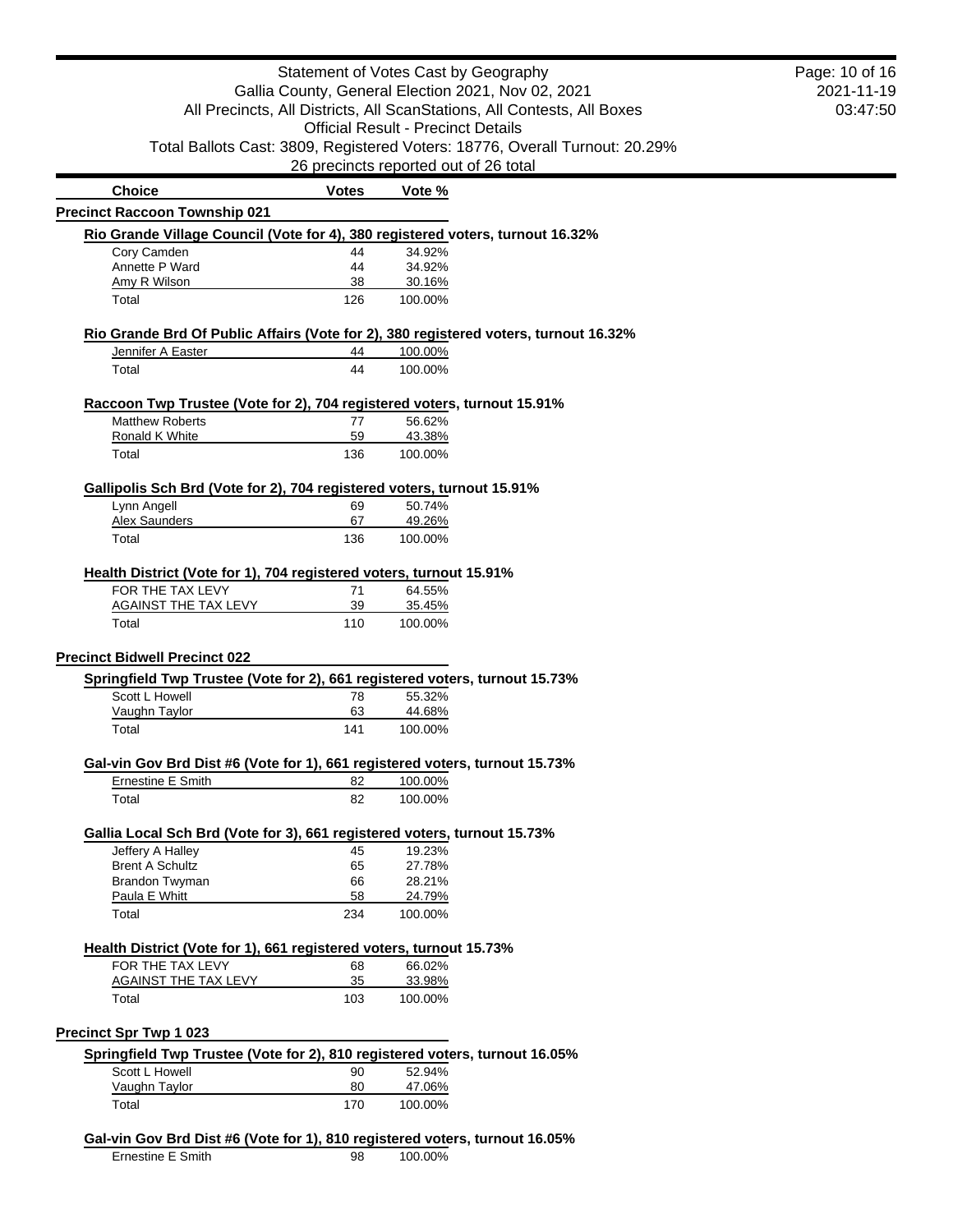|                                                                             |                                                    | Statement of Votes Cast by Geography                                        | Page: 11 of 16 |  |  |
|-----------------------------------------------------------------------------|----------------------------------------------------|-----------------------------------------------------------------------------|----------------|--|--|
|                                                                             | Gallia County, General Election 2021, Nov 02, 2021 |                                                                             |                |  |  |
|                                                                             |                                                    | All Precincts, All Districts, All ScanStations, All Contests, All Boxes     | 03:47:50       |  |  |
|                                                                             |                                                    | <b>Official Result - Precinct Details</b>                                   |                |  |  |
|                                                                             |                                                    | Total Ballots Cast: 3809, Registered Voters: 18776, Overall Turnout: 20.29% |                |  |  |
|                                                                             |                                                    | 26 precincts reported out of 26 total                                       |                |  |  |
| <b>Choice</b>                                                               | <b>Votes</b>                                       | Vote %                                                                      |                |  |  |
| Total                                                                       | 98                                                 | 100.00%                                                                     |                |  |  |
| Gallia Local Sch Brd (Vote for 3), 810 registered voters, turnout 16.05%    |                                                    |                                                                             |                |  |  |
| Jeffery A Halley                                                            | 63                                                 | 24.05%                                                                      |                |  |  |
| <b>Brent A Schultz</b>                                                      | 59                                                 | 22.52%                                                                      |                |  |  |
| Brandon Twyman                                                              | 64                                                 | 24.43%                                                                      |                |  |  |
| Paula E Whitt                                                               | 76                                                 | 29.01%                                                                      |                |  |  |
| Total                                                                       | 262                                                | 100.00%                                                                     |                |  |  |
| Health District (Vote for 1), 810 registered voters, turnout 16.05%         |                                                    |                                                                             |                |  |  |
| FOR THE TAX LEVY                                                            | 76                                                 | 59.38%                                                                      |                |  |  |
| <b>AGAINST THE TAX LEVY</b>                                                 | 52                                                 | 40.62%                                                                      |                |  |  |
| Total                                                                       | 128                                                | 100.00%                                                                     |                |  |  |
| <b>Precinct Spr Twp 2024</b>                                                |                                                    |                                                                             |                |  |  |
| Springfield Twp Trustee (Vote for 2), 733 registered voters, turnout 19.51% |                                                    |                                                                             |                |  |  |
| Scott L Howell                                                              | 86                                                 | 44.10%                                                                      |                |  |  |
| Vaughn Taylor                                                               | 109                                                | 55.90%                                                                      |                |  |  |
| Total                                                                       | 195                                                | 100.00%                                                                     |                |  |  |
| Gal-vin Gov Brd Dist #6 (Vote for 1), 527 registered voters, turnout 22.58% |                                                    |                                                                             |                |  |  |
| Ernestine E Smith                                                           | 88                                                 | 100.00%                                                                     |                |  |  |
| Total                                                                       | 88                                                 | 100.00%                                                                     |                |  |  |
|                                                                             |                                                    |                                                                             |                |  |  |
| Gallipolis Sch Brd (Vote for 2), 206 registered voters, turnout 11.65%      |                                                    |                                                                             |                |  |  |
| Lynn Angell<br>Alex Saunders                                                | 16                                                 | 50.00%                                                                      |                |  |  |
| Total                                                                       | 16<br>32                                           | 50.00%<br>100.00%                                                           |                |  |  |
|                                                                             |                                                    |                                                                             |                |  |  |
| Gallia Local Sch Brd (Vote for 3), 527 registered voters, turnout 22.58%    |                                                    |                                                                             |                |  |  |
| Jeffery A Halley                                                            | 57                                                 | 22.53%                                                                      |                |  |  |
| <b>Brent A Schultz</b>                                                      | 67                                                 | 26.48%                                                                      |                |  |  |
| Brandon Twyman                                                              | 68                                                 | 26.88%                                                                      |                |  |  |
| Paula E Whitt                                                               | 61                                                 | 24.11%                                                                      |                |  |  |
| Total                                                                       | 253                                                | 100.00%                                                                     |                |  |  |
| Health District (Vote for 1), 733 registered voters, turnout 19.51%         |                                                    |                                                                             |                |  |  |
| FOR THE TAX LEVY                                                            | 76                                                 | 53.90%                                                                      |                |  |  |
| <b>AGAINST THE TAX LEVY</b>                                                 | 65                                                 | 46.10%                                                                      |                |  |  |
| Total                                                                       | 141                                                | 100.00%                                                                     |                |  |  |
| <b>Precinct Walnut Township 025</b>                                         |                                                    |                                                                             |                |  |  |
| Walnut Twp Trustee (Vote for 2), 478 registered voters, turnout 31.59%      |                                                    |                                                                             |                |  |  |
| Steven Glen Owens                                                           | 75                                                 | 46.88%                                                                      |                |  |  |
| Nicholas Tabor                                                              | 85                                                 | 53.12%                                                                      |                |  |  |
| Total                                                                       | 160                                                | 100.00%                                                                     |                |  |  |
| Gal-vin Gov Brd Dist #4 (Vote for 1), 370 registered voters, turnout 27.84% |                                                    |                                                                             |                |  |  |
| Phyllis J Fowler                                                            | 70                                                 | 100.00%                                                                     |                |  |  |
| Total                                                                       | 70                                                 | 100.00%                                                                     |                |  |  |
|                                                                             |                                                    |                                                                             |                |  |  |
| Lawrence Governing Brd (Vote for 3), 108 registered voters, turnout 44.44%  |                                                    |                                                                             |                |  |  |
| Phil Carpenter                                                              | 21                                                 | 36.84%                                                                      |                |  |  |
| Ray Malone<br>Carla Salyer                                                  | 21<br>15                                           | 36.84%<br>26.32%                                                            |                |  |  |
| Total                                                                       | 57                                                 | 100.00%                                                                     |                |  |  |
|                                                                             |                                                    |                                                                             |                |  |  |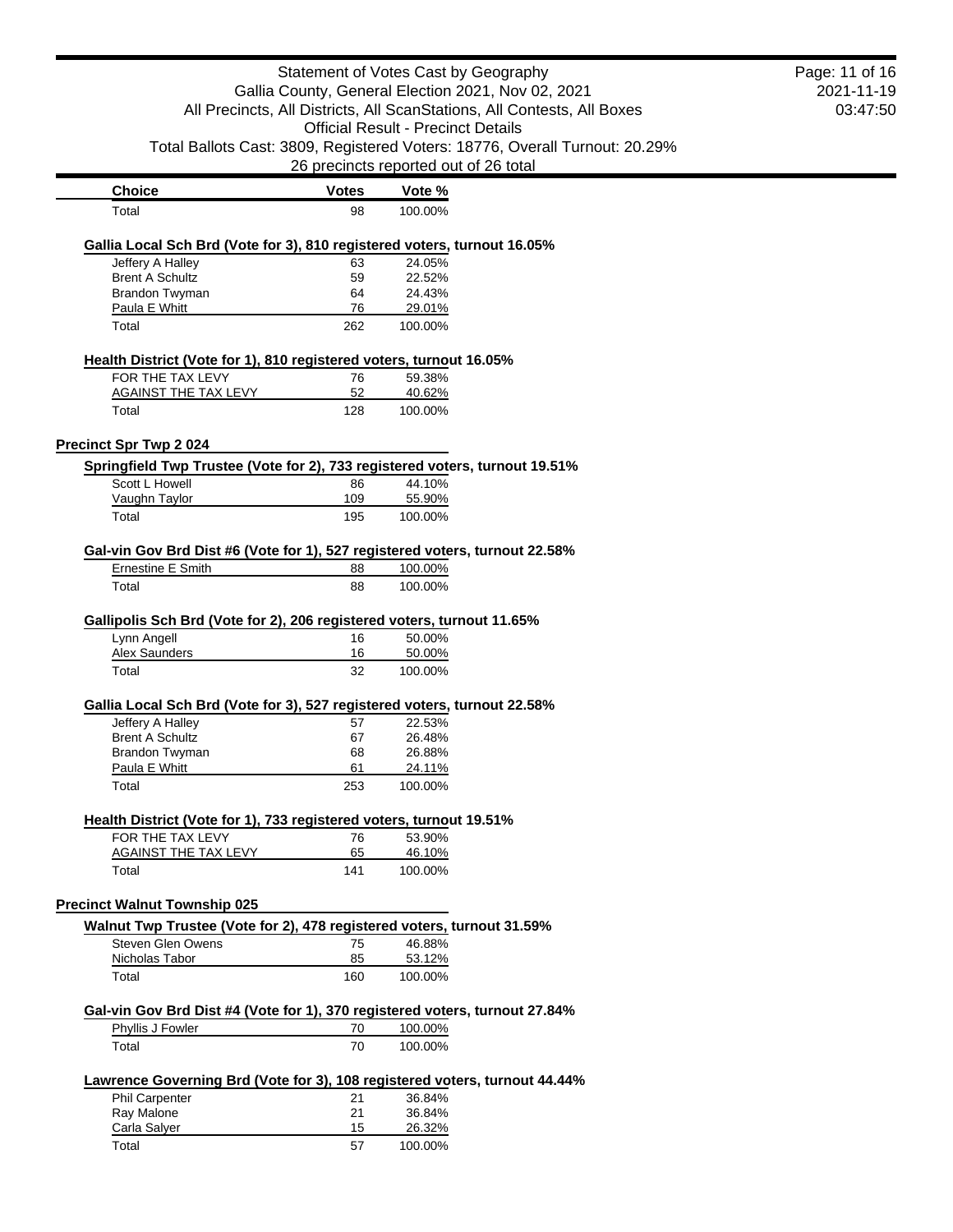### Statement of Votes Cast by Geography Gallia County, General Election 2021, Nov 02, 2021 All Precincts, All Districts, All ScanStations, All Contests, All Boxes Official Result - Precinct Details Total Ballots Cast: 3809, Registered Voters: 18776, Overall Turnout: 20.29% 26 precincts reported out of 26 total

| <b>Choice</b>                                                                  | Votes | Vote %  |  |
|--------------------------------------------------------------------------------|-------|---------|--|
| Gallia Local Sch Brd (Vote for 3), 370 registered voters, turnout 27.84%       |       |         |  |
| Jeffery A Halley                                                               | 69    | 34.50%  |  |
| <b>Brent A Schultz</b>                                                         | 41    | 20.50%  |  |
| Brandon Twyman                                                                 | 40    | 20.00%  |  |
| Paula E Whitt                                                                  | 50    | 25.00%  |  |
| Total                                                                          | 200   | 100.00% |  |
| Symmes Valley Sch Brd (Vote for 3), 108 registered voters, turnout 44.44%      |       |         |  |
| Steven D Brown                                                                 | 21    | 19.63%  |  |
| Uriah Cade                                                                     | 35    | 32.71%  |  |
| Tammie L Myers                                                                 | 4     | 3.74%   |  |
| <b>Josh Saunders</b>                                                           | 27    | 25.23%  |  |
| Derek L Wilson                                                                 | 20    | 18.69%  |  |
| Total                                                                          | 107   | 100.00% |  |
| Health District (Vote for 1), 478 registered voters, turnout 31.59%            |       |         |  |
| FOR THE TAX LEVY                                                               | 68    | 48.23%  |  |
| <b>AGAINST THE TAX LEVY</b>                                                    | 73    | 51.77%  |  |
|                                                                                |       |         |  |
| Total                                                                          | 141   | 100.00% |  |
| Lawrence County JVS Levy (Vote for 1), 108 registered voters, turnout 44.44%   |       |         |  |
| FOR THE TAX LEVY                                                               | 19    | 45.24%  |  |
| <b>AGAINST THE TAX LEVY</b>                                                    | 23    | 54.76%  |  |
| Total                                                                          | 42    | 100.00% |  |
| <b>Precinct Addison Precinct 026</b>                                           |       |         |  |
| Addison Twp Trustee (Vote for 2), 603 registered voters, turnout 17.58%        |       |         |  |
| Write-in                                                                       | 88    | 59.86%  |  |
| Write-in                                                                       | 59    | 40.14%  |  |
| Total                                                                          | 147   | 100.00% |  |
| Gallipolis Sch Brd (Vote for 2), 51 registered voters, turnout 19.61%          |       |         |  |
| Lynn Angell                                                                    | 7     | 53.85%  |  |
| <b>Alex Saunders</b>                                                           | 6     | 46.15%  |  |
| Total                                                                          | 13    | 100.00% |  |
| Gallia Local Sch Brd (Vote for 3), 552 registered voters, turnout 17.39%       |       |         |  |
| Jeffery A Halley                                                               | 51    | 25.37%  |  |
| <b>Brent A Schultz</b>                                                         | 38    | 18.91%  |  |
| Brandon Twyman                                                                 | 53    | 26.37%  |  |
| Paula E Whitt                                                                  | 59    | 29.35%  |  |
| Total                                                                          | 201   | 100.00% |  |
|                                                                                |       |         |  |
| Health District (Vote for 1), 603 registered voters, turnout 17.58%            |       |         |  |
| FOR THE TAX LEVY                                                               | 67    | 64.42%  |  |
| <b>AGAINST THE TAX LEVY</b>                                                    | 37    | 35.58%  |  |
| Total                                                                          | 104   | 100.00% |  |
| <b>All Precincts</b>                                                           |       |         |  |
| Centerville Village Council (Vote for 4), 66 registered voters, turnout 39.39% |       |         |  |
| <b>Ann Daniels</b>                                                             | 23    | 38.33%  |  |
| Denise R Karr                                                                  | 22    | 36.67%  |  |
| <b>Robert Terry</b>                                                            | 15    | 25.00%  |  |
| Total                                                                          | 60    | 100.00% |  |
| Gallipolis Commission (Vote for 3), 2195 registered voters, turnout 16.99%     |       |         |  |
| Albert J Gallagher                                                             | 168   | 26.79%  |  |
|                                                                                |       |         |  |

2021-11-19 03:47:50 Page: 12 of 16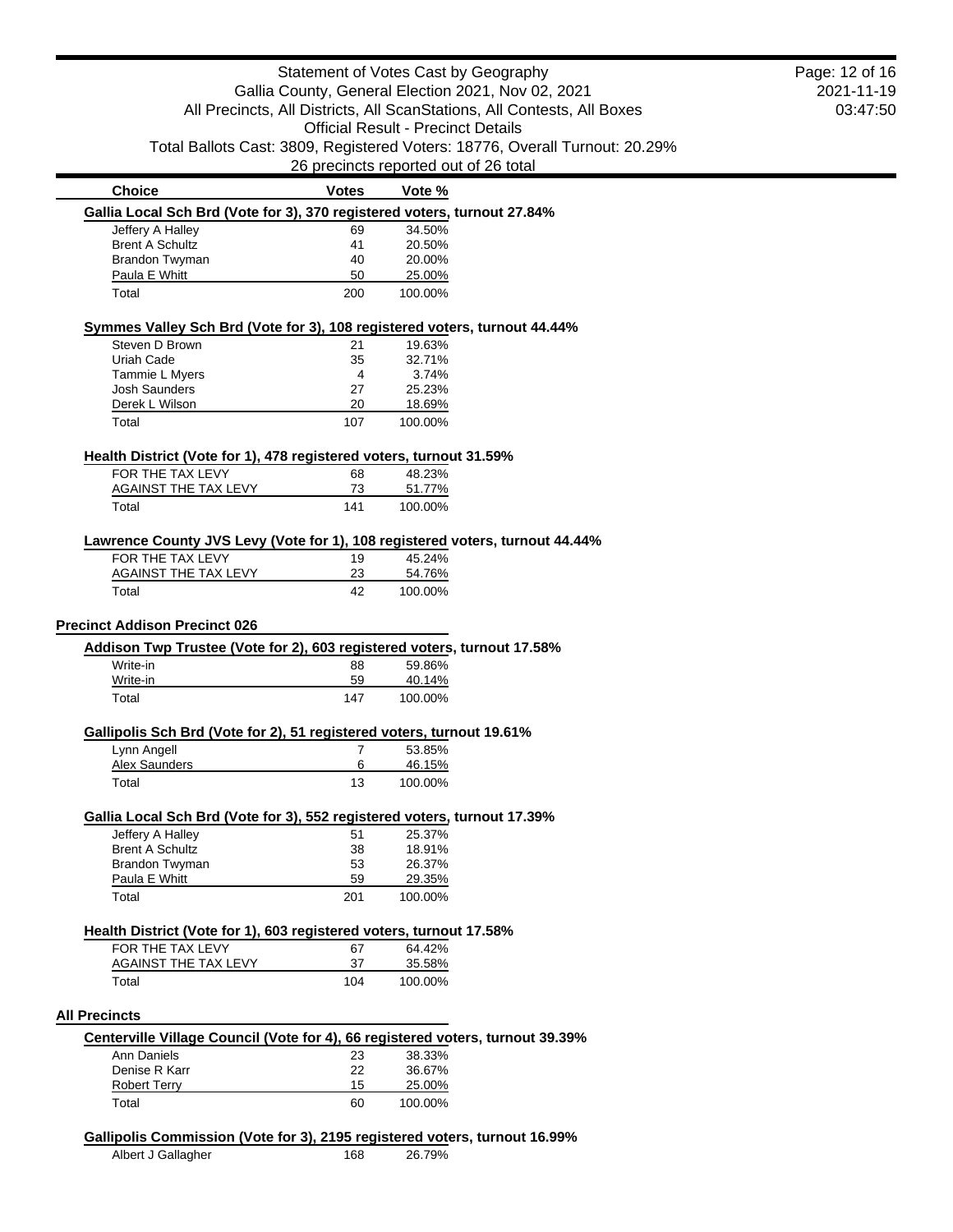| Statement of Votes Cast by Geography<br>Gallia County, General Election 2021, Nov 02, 2021<br>All Precincts, All Districts, All ScanStations, All Contests, All Boxes |              | Page: 13 of 16<br>2021-11-19                                                                    |  |
|-----------------------------------------------------------------------------------------------------------------------------------------------------------------------|--------------|-------------------------------------------------------------------------------------------------|--|
|                                                                                                                                                                       |              | 03:47:50                                                                                        |  |
|                                                                                                                                                                       |              | <b>Official Result - Precinct Details</b>                                                       |  |
|                                                                                                                                                                       |              | Total Ballots Cast: 3809, Registered Voters: 18776, Overall Turnout: 20.29%                     |  |
|                                                                                                                                                                       |              | 26 precincts reported out of 26 total                                                           |  |
| <b>Choice</b>                                                                                                                                                         | <b>Votes</b> | Vote %                                                                                          |  |
| R William Jenkins                                                                                                                                                     | 178          | 28.39%                                                                                          |  |
| William B Thomas                                                                                                                                                      | 281          | 44.82%                                                                                          |  |
| Total                                                                                                                                                                 | 627          | 100.00%                                                                                         |  |
|                                                                                                                                                                       |              | Rio Grande Village Council (Vote for 4), 380 registered voters, turnout 16.32%                  |  |
| Cory Camden                                                                                                                                                           | 44           | 34.92%                                                                                          |  |
| Annette P Ward                                                                                                                                                        | 44           | 34.92%                                                                                          |  |
| Amy R Wilson<br>Total                                                                                                                                                 | 38<br>126    | 30.16%<br>100.00%                                                                               |  |
|                                                                                                                                                                       |              |                                                                                                 |  |
| Jennifer A Easter                                                                                                                                                     | 44           | Rio Grande Brd Of Public Affairs (Vote for 2), 380 registered voters, turnout 16.32%<br>100.00% |  |
| Total                                                                                                                                                                 | 44           | 100.00%                                                                                         |  |
|                                                                                                                                                                       |              |                                                                                                 |  |
| Vinton Village Council (Vote for 4), 159 registered voters, turnout 35.85%                                                                                            |              |                                                                                                 |  |
| Karena Patterson                                                                                                                                                      | 46           | 100.00%                                                                                         |  |
| Total                                                                                                                                                                 | 46           | 100.00%                                                                                         |  |
| Addison Twp Trustee (Vote for 2), 1402 registered voters, turnout 18.62%                                                                                              |              |                                                                                                 |  |
| Write-in                                                                                                                                                              | 219          | 63.11%                                                                                          |  |
| Write-in                                                                                                                                                              | 128          | 36.89%                                                                                          |  |
| Total                                                                                                                                                                 | 347          | 100.00%                                                                                         |  |
| Cheshire Twp Trustee (Vote for 2), 588 registered voters, turnout 17.01%                                                                                              |              |                                                                                                 |  |
| <b>Mike Conkle</b>                                                                                                                                                    | 74           | 54.01%                                                                                          |  |
| James D Taylor                                                                                                                                                        | 63           | 45.99%                                                                                          |  |
| Total                                                                                                                                                                 | 137          | 100.00%                                                                                         |  |
| Clay Twp Trustee (Vote for 2), 1148 registered voters, turnout 24.30%                                                                                                 |              |                                                                                                 |  |
| David G Kerns                                                                                                                                                         | 106          | 23.82%                                                                                          |  |
| <b>Travis Mooney</b>                                                                                                                                                  | 157          | 35.28%                                                                                          |  |
| <b>Brady L Swain</b>                                                                                                                                                  | 182          | 40.90%                                                                                          |  |
| Total                                                                                                                                                                 | 445          | 100.00%                                                                                         |  |
| Gallipolis Twp Trustee (Vote for 2), 3229 registered voters, turnout 17.16%                                                                                           |              |                                                                                                 |  |
| Harry Dean Brownell                                                                                                                                                   | 247          | 28.75%                                                                                          |  |
| Carroll Ronnie Carmichael                                                                                                                                             | 213          | 24.80%                                                                                          |  |
| Lloyd E Danner                                                                                                                                                        | 399          | 46.45%                                                                                          |  |
| Total                                                                                                                                                                 | 859          | 100.00%                                                                                         |  |
|                                                                                                                                                                       |              | Gallipolis Twp Fiscal Officer - Unexpired (Vote for 1), 3229 registered voters, turnout 17.16%  |  |
| Helenlu Morgan                                                                                                                                                        | 389          | 100.00%                                                                                         |  |
| Total                                                                                                                                                                 | 389          | 100.00%                                                                                         |  |
| Greenfield Twp Trustee (Vote for 2), 338 registered voters, turnout 39.94%                                                                                            |              |                                                                                                 |  |
| <b>Justin Carter</b>                                                                                                                                                  | 30           | 14.56%                                                                                          |  |
| Charles E Chambers Jr                                                                                                                                                 | 105          | 50.97%                                                                                          |  |
| J Fred Sites II                                                                                                                                                       | 71           | 34.47%                                                                                          |  |
| Total                                                                                                                                                                 | 206          | 100.00%                                                                                         |  |
| Green Twp Trustee (Vote for 2), 3561 registered voters, turnout 17.07%                                                                                                |              |                                                                                                 |  |
| Lonnie Boggs                                                                                                                                                          | 468          | 89.83%                                                                                          |  |
| Write-in                                                                                                                                                              | 53           | 10.17%                                                                                          |  |
| Total                                                                                                                                                                 | 521          | 100.00%                                                                                         |  |
|                                                                                                                                                                       |              | Green Twp Trustee - Unexpired (Vote for 1), 3561 registered voters, turnout 17.07%              |  |
| Clarke M Saunders                                                                                                                                                     | 440          | 100.00%                                                                                         |  |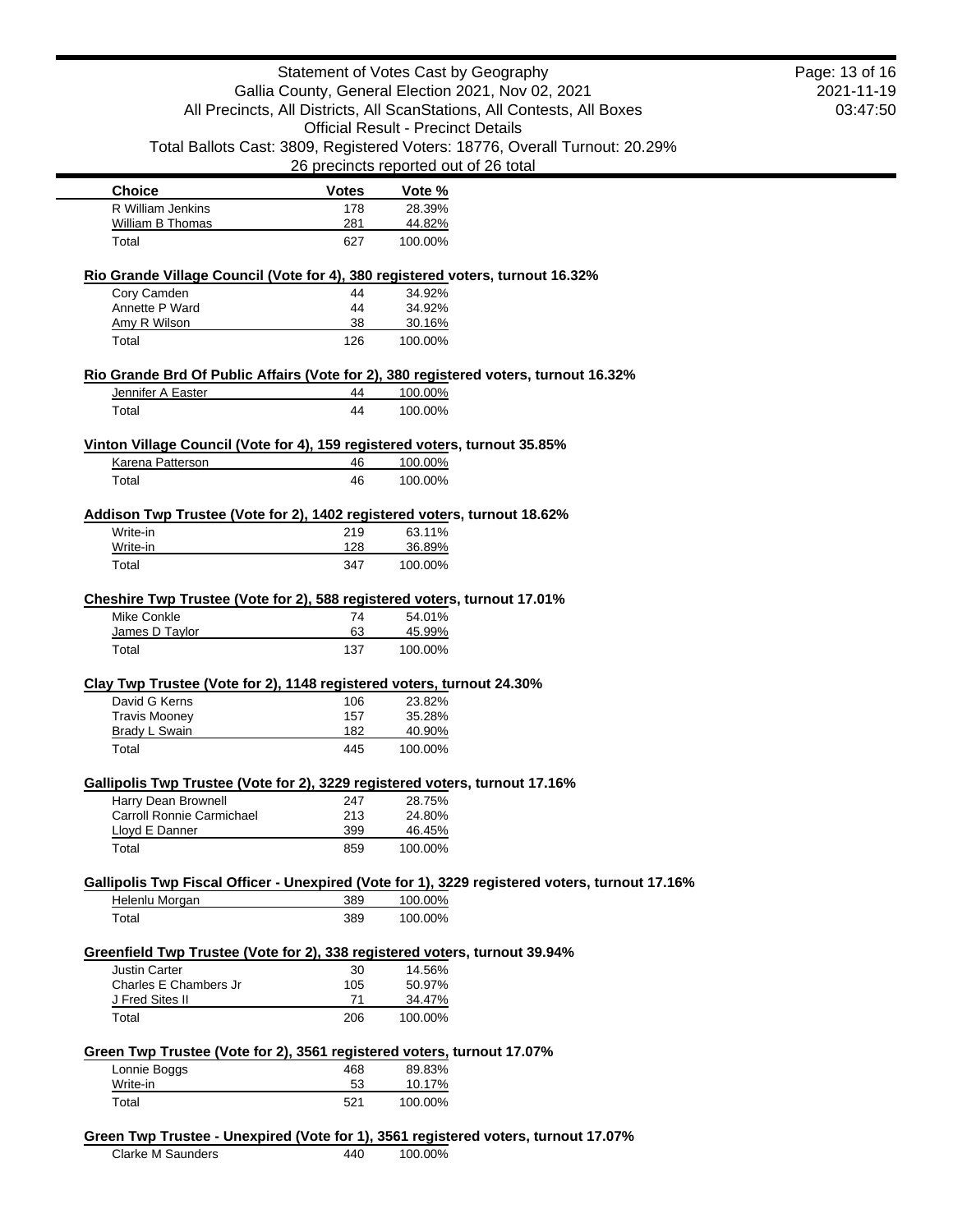|                                                                                            | Statement of Votes Cast by Geography |                                                                                                      | Page: 14 of 16 |  |
|--------------------------------------------------------------------------------------------|--------------------------------------|------------------------------------------------------------------------------------------------------|----------------|--|
| Gallia County, General Election 2021, Nov 02, 2021                                         |                                      | 2021-11-19                                                                                           |                |  |
| All Precincts, All Districts, All ScanStations, All Contests, All Boxes                    |                                      |                                                                                                      | 03:47:50       |  |
|                                                                                            |                                      | <b>Official Result - Precinct Details</b>                                                            |                |  |
|                                                                                            |                                      | Total Ballots Cast: 3809, Registered Voters: 18776, Overall Turnout: 20.29%                          |                |  |
|                                                                                            |                                      | 26 precincts reported out of 26 total                                                                |                |  |
| <b>Choice</b>                                                                              | <b>Votes</b>                         | Vote %                                                                                               |                |  |
| Total                                                                                      | 440                                  | 100.00%                                                                                              |                |  |
| Guyan Twp Trustee (Vote for 2), 810 registered voters, turnout 23.33%                      |                                      |                                                                                                      |                |  |
| John H Cardwell                                                                            | 124                                  | 47.15%                                                                                               |                |  |
| Jeff Fowler                                                                                | 139                                  | 52.85%                                                                                               |                |  |
| Total                                                                                      | 263                                  | 100.00%                                                                                              |                |  |
|                                                                                            |                                      | Harrison Twp Trustee (Vote for 2), 594 registered voters, turnout 22.90%                             |                |  |
| Margaret M Adkins                                                                          | 100                                  | 50.25%                                                                                               |                |  |
| <b>Bobby Angel</b>                                                                         | 99                                   | 49.75%                                                                                               |                |  |
| Total                                                                                      | 199                                  | 100.00%                                                                                              |                |  |
|                                                                                            |                                      | Huntington Twp Trustee (Vote for 2), 920 registered voters, turnout 34.02%                           |                |  |
| Jeff Oiler                                                                                 | 210                                  | 39.62%                                                                                               |                |  |
| Roger Shadwick                                                                             | 220                                  | 41.51%                                                                                               |                |  |
| <b>Gary W Truance</b><br>Total                                                             | 100<br>530                           | 18.87%<br>100.00%                                                                                    |                |  |
|                                                                                            |                                      |                                                                                                      |                |  |
|                                                                                            |                                      | Morgan Twp Trustee (Vote for 2), 857 registered voters, turnout 27.77%                               |                |  |
| Jeff Ferrell                                                                               | 72                                   | 18.09%                                                                                               |                |  |
|                                                                                            |                                      |                                                                                                      |                |  |
| John Manley                                                                                | 132                                  | 33.17%                                                                                               |                |  |
| Richard G Shaddeau Sr<br><b>Brett Unroe</b>                                                | 91<br>103                            | 22.86%<br>25.88%                                                                                     |                |  |
| Total                                                                                      | 398                                  | 100.00%                                                                                              |                |  |
| Laura Yost                                                                                 | 177                                  | Morgan Twp Fiscal Officer - Unexpired (Vote for 1), 857 registered voters, turnout 27.77%<br>100.00% |                |  |
| Total                                                                                      | 177                                  | 100.00%                                                                                              |                |  |
|                                                                                            |                                      |                                                                                                      |                |  |
| Ohio Twp Trustee (Vote for 2), 566 registered voters, turnout 17.67%<br><b>Mike Daines</b> | 68                                   | 55.74%                                                                                               |                |  |
| James E Waugh                                                                              | 54                                   | 44.26%                                                                                               |                |  |
| Total                                                                                      | 122                                  | 100.00%                                                                                              |                |  |
|                                                                                            |                                      |                                                                                                      |                |  |
| Perry Twp Trustee (Vote for 2), 752 registered voters, turnout 17.29%<br>Mark Hager        | 89                                   | 50.86%                                                                                               |                |  |
| Jeffrey A Pope                                                                             | 86                                   | 49.14%                                                                                               |                |  |
| Total                                                                                      | 175                                  | 100.00%                                                                                              |                |  |
|                                                                                            |                                      |                                                                                                      |                |  |
| <b>Matthew Roberts</b>                                                                     | 165                                  | Raccoon Twp Trustee (Vote for 2), 1329 registered voters, turnout 17.91%<br>51.56%                   |                |  |
| Ronald K White                                                                             | 155                                  | 48.44%                                                                                               |                |  |
| Total                                                                                      | 320                                  | 100.00%                                                                                              |                |  |
|                                                                                            |                                      | Springfield Twp Trustee (Vote for 2), 2204 registered voters, turnout 17.11%                         |                |  |
| Scott L Howell                                                                             | 254                                  | 50.20%                                                                                               |                |  |
| Vaughn Taylor                                                                              | 252                                  | 49.80%                                                                                               |                |  |
| Total                                                                                      | 506                                  | 100.00%                                                                                              |                |  |
|                                                                                            |                                      | Walnut Twp Trustee (Vote for 2), 478 registered voters, turnout 31.59%                               |                |  |
| <b>Steven Glen Owens</b>                                                                   | 75                                   | 46.88%                                                                                               |                |  |
| Nicholas Tabor<br>Total                                                                    | 85<br>160                            | 53.12%                                                                                               |                |  |

Phyllis J Fowler 332 100.00%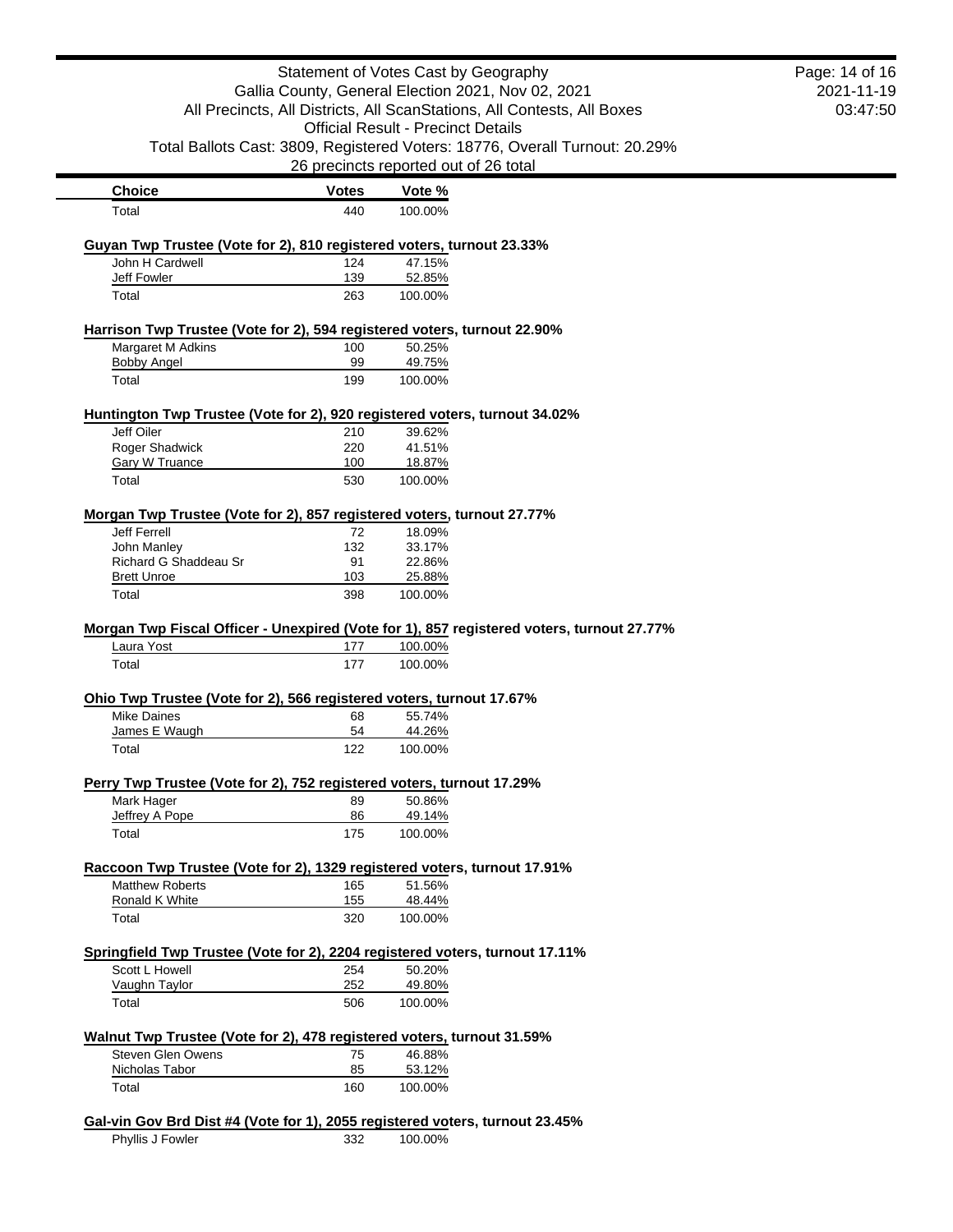|                                                                           |                                                    | Statement of Votes Cast by Geography                                                    | Page: 15 of 16 |
|---------------------------------------------------------------------------|----------------------------------------------------|-----------------------------------------------------------------------------------------|----------------|
|                                                                           | Gallia County, General Election 2021, Nov 02, 2021 |                                                                                         | 2021-11-19     |
| All Precincts, All Districts, All ScanStations, All Contests, All Boxes   |                                                    | 03:47:50                                                                                |                |
|                                                                           |                                                    | <b>Official Result - Precinct Details</b>                                               |                |
|                                                                           |                                                    | Total Ballots Cast: 3809, Registered Voters: 18776, Overall Turnout: 20.29%             |                |
|                                                                           |                                                    | 26 precincts reported out of 26 total                                                   |                |
| <b>Choice</b>                                                             | <b>Votes</b>                                       | Vote %                                                                                  |                |
| Total                                                                     | 332                                                | 100.00%                                                                                 |                |
|                                                                           |                                                    |                                                                                         |                |
| <b>Ernestine E Smith</b>                                                  | 428                                                | Gal-vin Gov Brd Dist #6 (Vote for 1), 2855 registered voters, turnout 20.70%<br>100.00% |                |
| Total                                                                     | 428                                                | 100.00%                                                                                 |                |
|                                                                           |                                                    | Lawrence Governing Brd (Vote for 3), 393 registered voters, turnout 23.66%              |                |
| <b>Phil Carpenter</b>                                                     | 43                                                 | 34.40%                                                                                  |                |
| Ray Malone                                                                | 47                                                 | 37.60%                                                                                  |                |
| Carla Salyer                                                              | 35                                                 | 28.00%                                                                                  |                |
| Total                                                                     | 125                                                | 100.00%                                                                                 |                |
| Fairland Sch Brd (Vote for 3), 285 registered voters, turnout 15.79%      |                                                    |                                                                                         |                |
| Martin Appleton                                                           | 21                                                 | 28.38%                                                                                  |                |
| Jeff Bennett                                                              | 27                                                 | 36.49%                                                                                  |                |
| Gary Sowards                                                              | 26                                                 | 35.14%                                                                                  |                |
| Total                                                                     | 74                                                 | 100.00%                                                                                 |                |
| Gallipolis Sch Brd (Vote for 2), 9295 registered voters, turnout 17.96%   |                                                    |                                                                                         |                |
| Lynn Angell                                                               | 964                                                | 46.10%                                                                                  |                |
| <b>Alex Saunders</b>                                                      | 1127                                               | 53.90%                                                                                  |                |
| Total                                                                     | 2091                                               | 100.00%                                                                                 |                |
| Gallia Local Sch Brd (Vote for 3), 9088 registered voters, turnout 22.52% |                                                    |                                                                                         |                |
| Jeffery A Halley                                                          | 1122                                               | 28.42%                                                                                  |                |
| <b>Brent A Schultz</b>                                                    | 894                                                | 22.64%                                                                                  |                |
| Brandon Twyman                                                            | 1006                                               | 25.48%                                                                                  |                |
| Paula E Whitt<br>Total                                                    | 926<br>3948                                        | 23.45%<br>100.00%                                                                       |                |
|                                                                           |                                                    |                                                                                         |                |
| Steven D Brown                                                            |                                                    | Symmes Valley Sch Brd (Vote for 3), 108 registered voters, turnout 44.44%               |                |
| Uriah Cade                                                                | 21<br>35                                           | 19.63%<br>32.71%                                                                        |                |
| Tammie L Myers                                                            | 4                                                  | 3.74%                                                                                   |                |
| <b>Josh Saunders</b>                                                      | 27                                                 | 25.23%                                                                                  |                |
| Derek L Wilson                                                            | 20                                                 | 18.69%                                                                                  |                |
| Total                                                                     | 107                                                | 100.00%                                                                                 |                |
| Health District (Vote for 1), 18776 registered voters, turnout 20.29%     |                                                    |                                                                                         |                |
| FOR THE TAX LEVY                                                          | 2161                                               | 57.98%                                                                                  |                |
| AGAINST THE TAX LEVY                                                      | 1566                                               | 42.02%                                                                                  |                |
| Total                                                                     | 3727                                               | 100.00%                                                                                 |                |
| City Charter (Vote for 1), 2195 registered voters, turnout 16.99%         |                                                    |                                                                                         |                |
| Yes                                                                       | 330                                                | 92.44%                                                                                  |                |
| No                                                                        | 27                                                 | 7.56%                                                                                   |                |
| Total                                                                     | 357                                                | 100.00%                                                                                 |                |
| Clay Township Fire (Vote for 1), 1148 registered voters, turnout 24.30%   |                                                    |                                                                                         |                |
| FOR THE TAX LEVY                                                          | 206                                                | 74.91%                                                                                  |                |
| <b>AGAINST THE TAX LEVY</b>                                               | 69                                                 | 25.09%                                                                                  |                |
| Total                                                                     | 275                                                | 100.00%                                                                                 |                |
|                                                                           |                                                    | Greenfield Township Fire (Vote for 1), 338 registered voters, turnout 39.94%            |                |
| FOR THE TAX LEVY                                                          | 91                                                 | 69.47%                                                                                  |                |
| AGAINST THE TAX LEVY                                                      | 40                                                 | 30.53%                                                                                  |                |
| Total                                                                     | 131                                                | 100.00%                                                                                 |                |
|                                                                           |                                                    |                                                                                         |                |